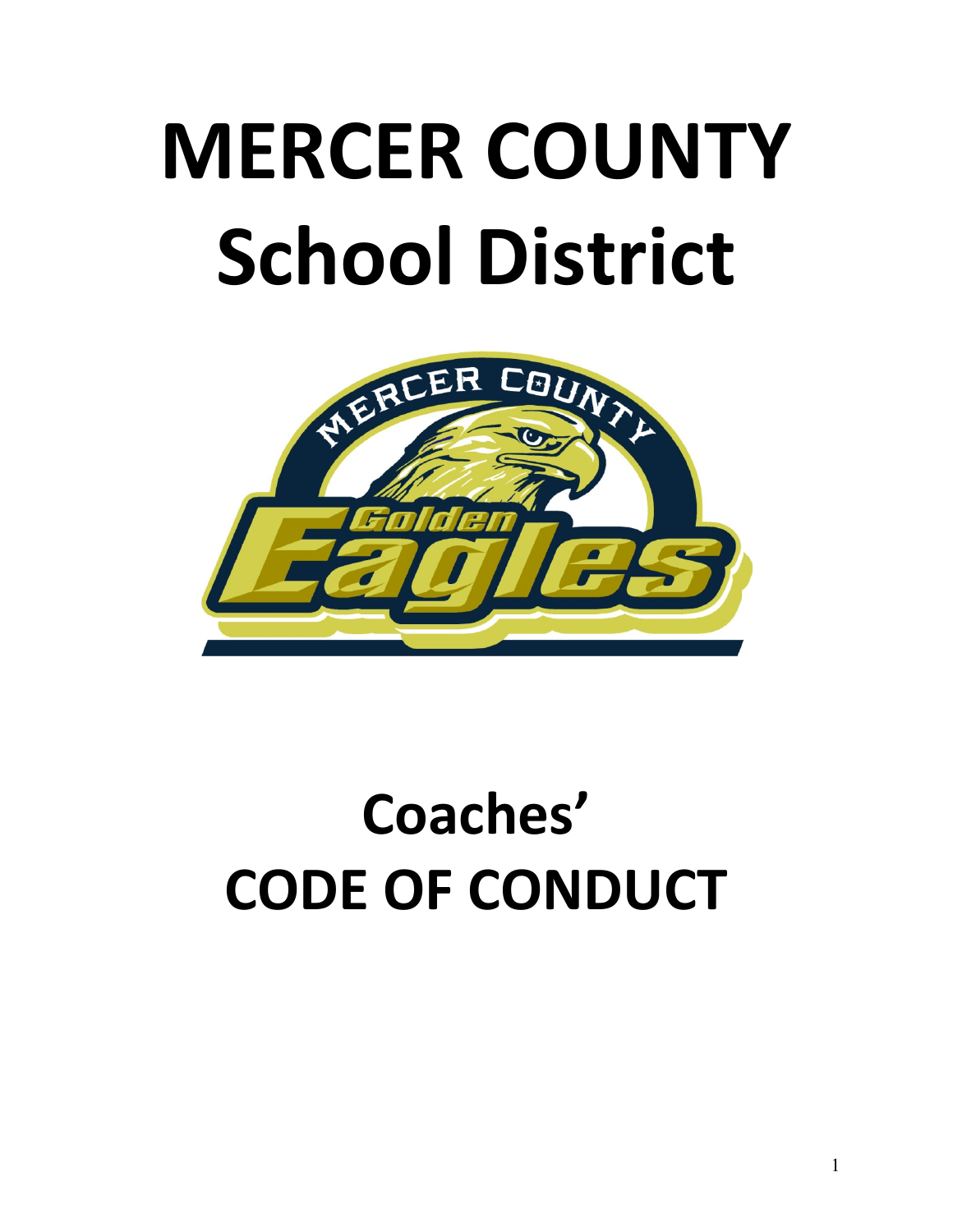Board Approved 11-13-13 Revised with Board Considerations 5-17-17

## **Table of Contents**

| <b>Mission Statement</b>                | Page 3     |
|-----------------------------------------|------------|
| <b>Athletic Philosophy</b>              | Page 3     |
| <b>Athletic Dept. Goals</b>             | Page 4     |
| <b>NFHS Code of Ethics</b>              | Page 5     |
| <b>Liability</b>                        | Page 6     |
| <b>Athletic Director Description</b>    | Page 7     |
| <b>Head Coach Description</b>           | Page 8-9   |
| <b>Assistant Coach Description</b>      | Page 10    |
| <b>Extra Curricular Code of Conduct</b> | Page 11-21 |
| <b>Concussion Protocol</b>              | Page 22-24 |
| <b>Season Reporting Form</b>            | Page 25    |
| Inventory                               | Page 26-27 |
| <b>Preseason Goals Sheet</b>            | Page 28    |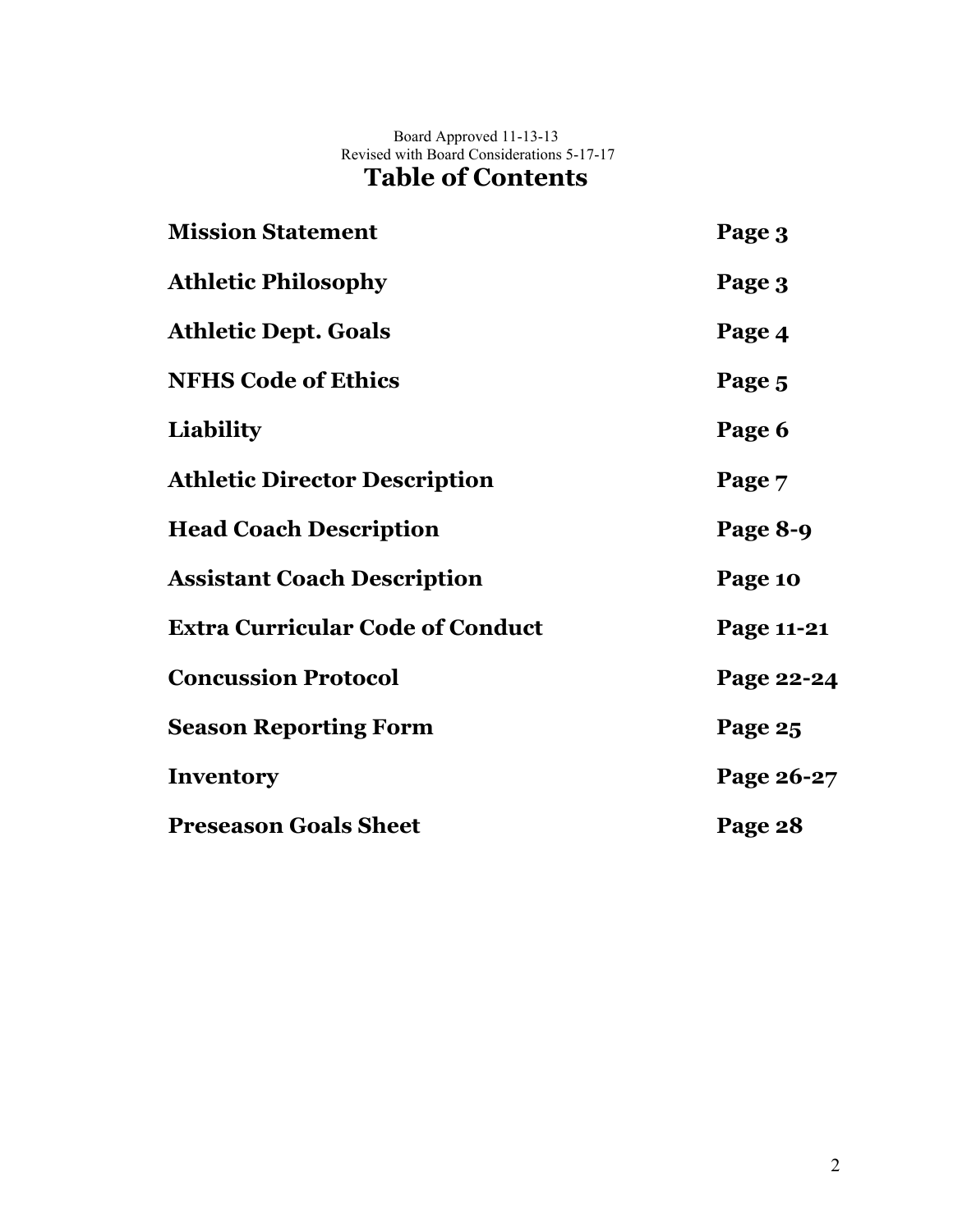## **Mercer County Athletic Department Philosophy**

The athletic experience is an essential part of many students' overall education. Athletics plays a significant role in developing positive self-esteem and a sense of well-being. Mercer County students are experiencing a time in their lives of tremendous growth and change. They often get excited, confused, argumentative, curious, sensitive and selfconscious. In sports and other extracurricular activities they will learn the value of fair play and sportsmanship. They are to be given the chance to participate and be allowed to make mistakes. They will learn to appreciate teamwork and how to deal with coaches, referees, opponents, peers and themselves.

## **Mercer County Athletic Department Mission Statement**

Mercer County School District is committed to excellence in both academics and extracurricular activities. Our philosophy is that these two go hand in hand. Academics are our top priority, and we feel we prepare our students to be successful in any endeavor they choose. Extra-curricular activities are part of that preparation. It is the coaches and teachers responsibility to teach teamwork, work ethic, sportsmanship, leadership, communication, and countless other attributes.

All students are encouraged to be involved in extra-curricular activities at our schools. The schools offer many opportunities for the students to expand themselves and their knowledge. Being part of a Mercer County athletic team will help to develop pride, selfsatisfaction, and the enthusiasm that comes with being part of a great team. In addition to following the general code for Student Conduct and Discipline, students who participate in athletics or other extra-curricular activities are also bound by the Mercer County Extra-Curricular Code of Conduct. Participants are bound by this Code at all times, both in and out of school and at all times, whether or not during the school year.

Coaches and sponsors have the right to issue and enforce additional reasonable rules and regulations governing their specific activity

## **Role Model**

The coach is responsible for setting an example for his or her players and setting the tone for the program. A coach who behaves professionally will encourage others around him or her to do the same. They must exhibit proper leadership and conduct, be fair and consistent disciplinarians, show respect to opponents and officials, and coach every player on their team. The Head Coach must be a strong, positive, respectful role model for his/her athletes by being a consistent ambassador of the game and of the Mercer County School District. All coaches are expected to have an understanding of the IHSA's/IESA's rules and regulations governing their sport. These will be provided to each coach at the beginning of the season.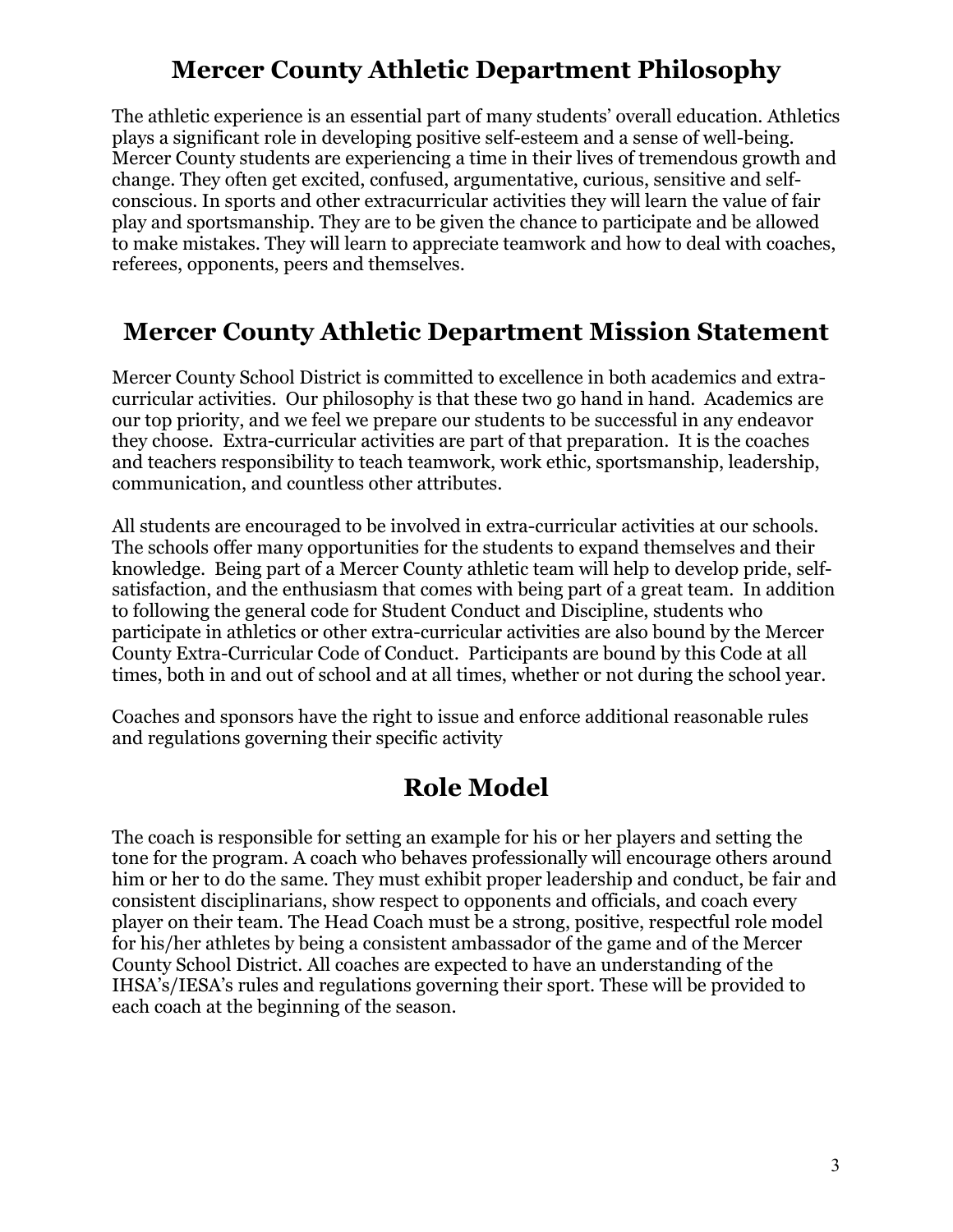## **OBJECTIVES OF THE ATHLETIC DEPARTMENT**

- 1. To conduct a program that achieves a high level of interest and support of student, faculty, alumni, local community and other segments of the community.
- 2. To employ an athletic staff of integrity, knowledge, skills and leadership qualities that enable programs of mental, moral, and physical benefit to student-athletes.
- 3. To administer and compete in conferences with high ideals of integrity and sportsmanship.
- 4. To provide student-athletes with adequate practice and competition facilities and proper medical supervision.
- 5. To provide student-athletes with support systems to promote academic success and ontime graduation.
- 6. To provide successful competitive athletic opportunities.
- 7. To provide information for all sports to the media, on an equitable basis.

## **GOALS OF THE ATHLETIC DEPARTMENT**

- 1. To run a program that is in complete compliance with IHSA/IESA rules and regulations.
	- o Increase staff education.
	- o Improve assistance in communication and reporting of student-athlete eligibility.
- 2. To support the education of student-athletes.
	- o Provide access to academic support.
- 3. To continue strengthening the relationship between the high school and the local community.
	- o Target Mercer County student-athletes.
	- o Target the community youth.
	- o Target corporate community.
- 4. To encourage alumni interest and support.
	- o Communicate with the alumni.
- 5. To enhance community within the general Mercer County student body.
	- o Create athletics as "the" place.
	- o Enhance student participation in co-curricular activities.
	- o Develop a working relationship with the student government.
- 6. To enhance participation within the Mercer County Faculty and Staff Community.
	- o Involve the faculty and staff.
	- o Inform the faculty and staff.
- 7. To have competitive teams at the state level.
	- o Set measurable standards for each program.
	- o Develop long range plans to provide opportunity for success.
	- o Ensure adequate coaching support for each program.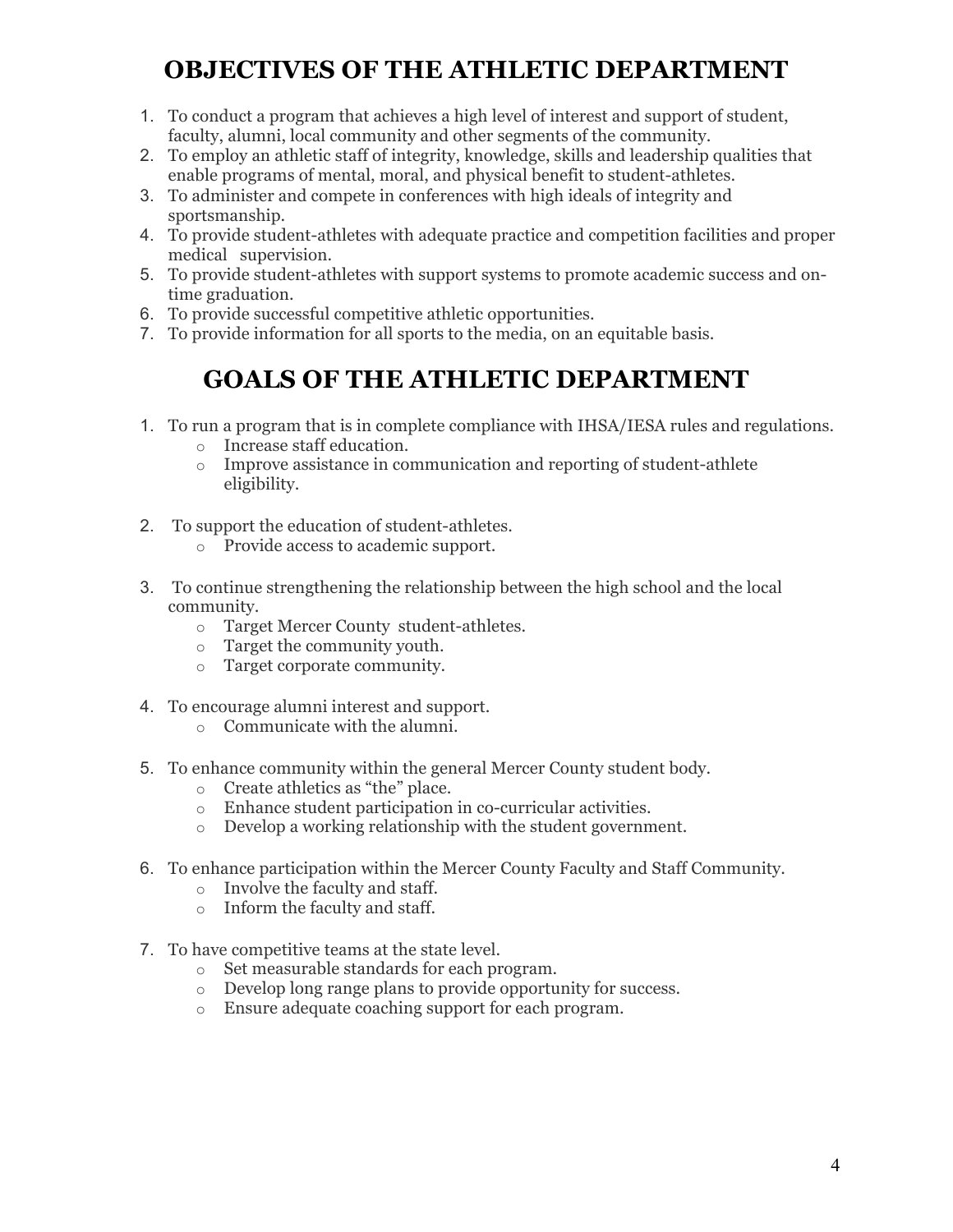## **National Federation Coaches Association Coaches Code of Ethics**

The function of a coach is to educate students through participation in interscholastic competition. An interscholastic program should be designed to enhance academic achievement and should never interfere with opportunities for academic success. Each student-athlete should be treated as though he or she were the coaches' own and his or her welfare should be uppermost at all times. Accordingly the following guidelines for coaches have been adopted by the NFCA Board of Directors.

The coach shall be aware that he or she has a tremendous influence, for the good or ill, on the education of the student-athlete and, thus shall never place the value of winning above the value of instilling highest ideals of character.

The coach shall take an active role in the prevention of drug, alcohol, and tobacco abuse.

The coach shall avoid the use of alcohol and tobacco products when in contact with players.

The coach shall promote the entire interscholastic program of the school and direct his or her program in harmony with the total school program.

The coach shall master the contest rules and shall teach them to his or her team members. The coach shall not seek an advantage by circumvention of the spirit or letter of the rules.

The coach shall exert his or her influence to enhance the sportsmanship by spectators, both directly and by working closely with cheerleaders, pep club sponsors, booster clubs and administrators.

The coach shall respect and support contest officials. The coach shall not indulge in conduct that would incite players or spectators against the officials. Public criticism of officials or players is unethical.

Before and after contests, coaches for the competing teams should meet and exchange cordial greetings to set the correct tone for the event.

A coach should not exert pressure on faculty members to give student athletes special consideration.

A coach shall not scout opponents by any means other than those adopted by the league and/or state high school association.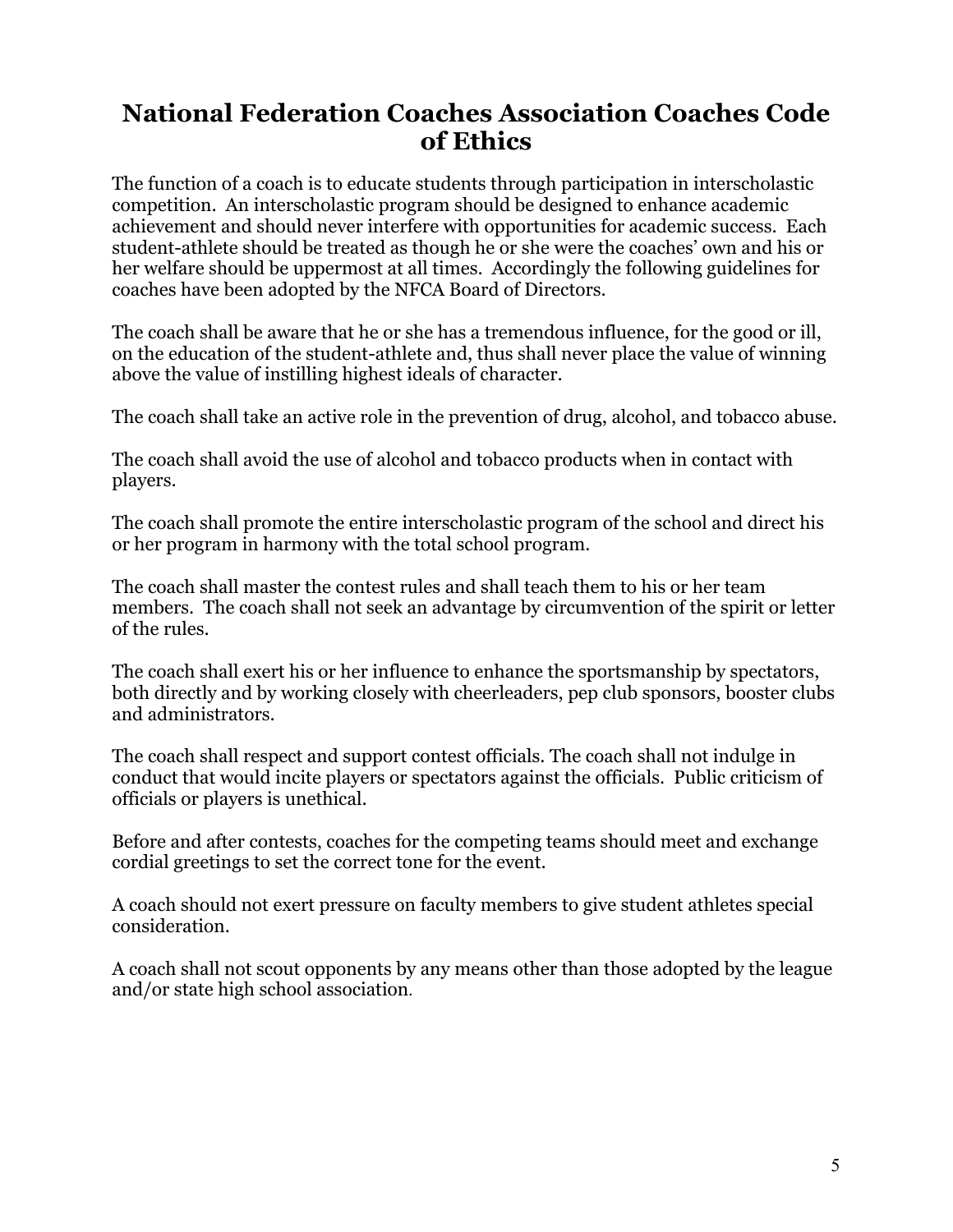#### **Liability**

In today's athletic world the role of the coach has expanded in terms of legal liability issues. Please realize that you have the obligation for the following areas of liability:

- 1. Coaches can be sued for failure to teach fundamentals and protective skills in their particular sport. Teach athletes to protect themselves, teach proper fundamentals, and avoid praise or encouragement for doing something improperly.
- 2. Failure to Supervise: If you are not there, you are liable, and the more hazardous or more contact oriented the activity, the closer you must supervise (students should never supervise any drill). The head coach must be accessible to all aspects of a practice or activity through planning and observation. As a final component, the head coach should have written and recorded lesson/practice plans, and emergency policies in place.
- 3. Coaches must know all school policies related to their sport in any way. If you fulfill school policy, you automatically fulfill your duties as a reasonable and prudent coach and administrator.
- 4. Specific reasons for coach and administrator liability:
	- Failure to supervise an activity
	- Negligently entrusting a duty to an under-qualified or unqualified individual
	- Failing to teach proper skills
	- Failing to maintain a safe coaching and playing environment
	- Failure to inspect, repair and recondition equipment properly
	- Failing to teach and encourage athlete to inspect their own equipment
	- Failing to provide proper, effective equipment
	- Failing to properly play an activity
	- Failing to create and set policies and procedures for an activity
	- Failing to follow and enforce such policies and procedures
	- Failing to match or equate athletes
	- Failing to properly administer first aid
	- Failing to warn of inherent dangers of the activity
	- Failing to assess an injury or incapacity of an athlete
	- Failing to keep adequate and accurate records
- 5. Do not ever have an inappropriate relationship with a student regardless of the student's age. Do not have a peer relationship with students. Do not flirt with the students. Do not date the students. Do not talk about sexual topics with students. Do not have sexual contact with students. None of these things must take place even if they are consensual and/or the student is of a legally consenting age.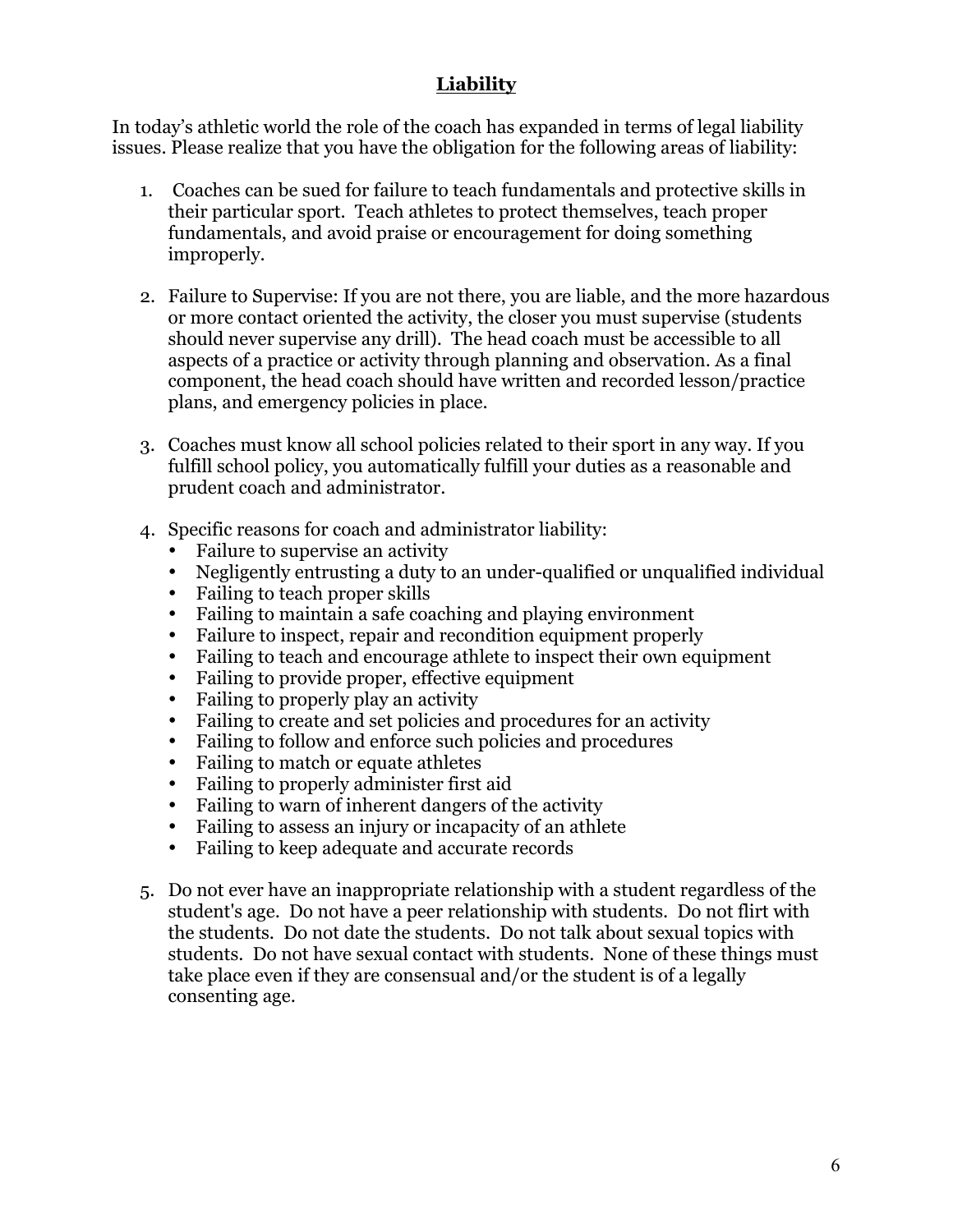## **ATHLETIC DIRECTOR JOB DESCRIPTION**

- 1. Responsible to the Principal of the secondary school and the District Superintendent.
- 2. Serves as liaison between staff members and the administration.
- 3. Develops and monitors the school's Athletic Department budget and presents to be approved by the BOE.
- 4. Reviews staff requests and makes related recommendations to the administration.
- 5. Assists staff members in professional matters as requested or as the need for such assistance is observed.
- 6. Ensures that equipment is properly inventoried and maintained by coaches.
- 7. Approves departmental purchases.
- 8. Approves athletic schedules developed by coaches.
- 9. Responsible for administrating all interscholastic policies and procedures working within the confines of the Rules and By-Laws of the IHSA/IESA, the Lincoln Trail/Prairie Land Conference, and by Mercer County School District #404.
- 10. Observes coaches sufficiently in order to make future recommendations in terms of job expectations and to make recommendations to the school principal as to coaches' job assignments.
- 11. Responsible for evaluating all new head coaching candidates for jobs and will be a member of each selection committee.
- 12. Responsible for all recommendations for improvement of facilities, which shall be directed to the Principal.
- 13. Coordinates with the Head Groundskeeper/Head Custodian the repair and maintenance of athletic fields, track, gymnasium, practice fields, and weight room.
- 14. Resolves conflicts that develop within the Athletic Department.
- 15. Gives assistance to coaches and booster clubs in finding ways to support and finance the athletic program.
- 16. Submits a financial report for the athletic department to the District Superintendent and Principal each year.
- 17. Maintains a current file of student-athletes, physical forms, insurance form, parent consent forms, etc. and that current information has been forwarded to be placed in Aries.
- 18. Works with the Principal for determining initial and continuing eligibility of student athletes.
- 19. Works with the Principal, Director of Student Activities, Cheerleading Advisors, and coaches involved in all athletic assemblies and spirit rallies.
- 20. Arranges for a medical doctor or trainer and an ambulance at all junior high, freshmen, JV and Varsity football home games and an ambulance at all Frosh home football games.
- 21. Represents the school in all athletic business at Conference and State meetings.
- 22. Responsible for scheduling student/parent meetings.
- 23. Responsible for the annual review of the Coaches' Handbook and Student-Athlete/Parent Handbook.
- 24. Constantly evaluates the program, presents recommendations for changes in athletic policies from the Athletic Department to the Principal and/or district personnel.
- 25. Performs other duties as the Principal many direct.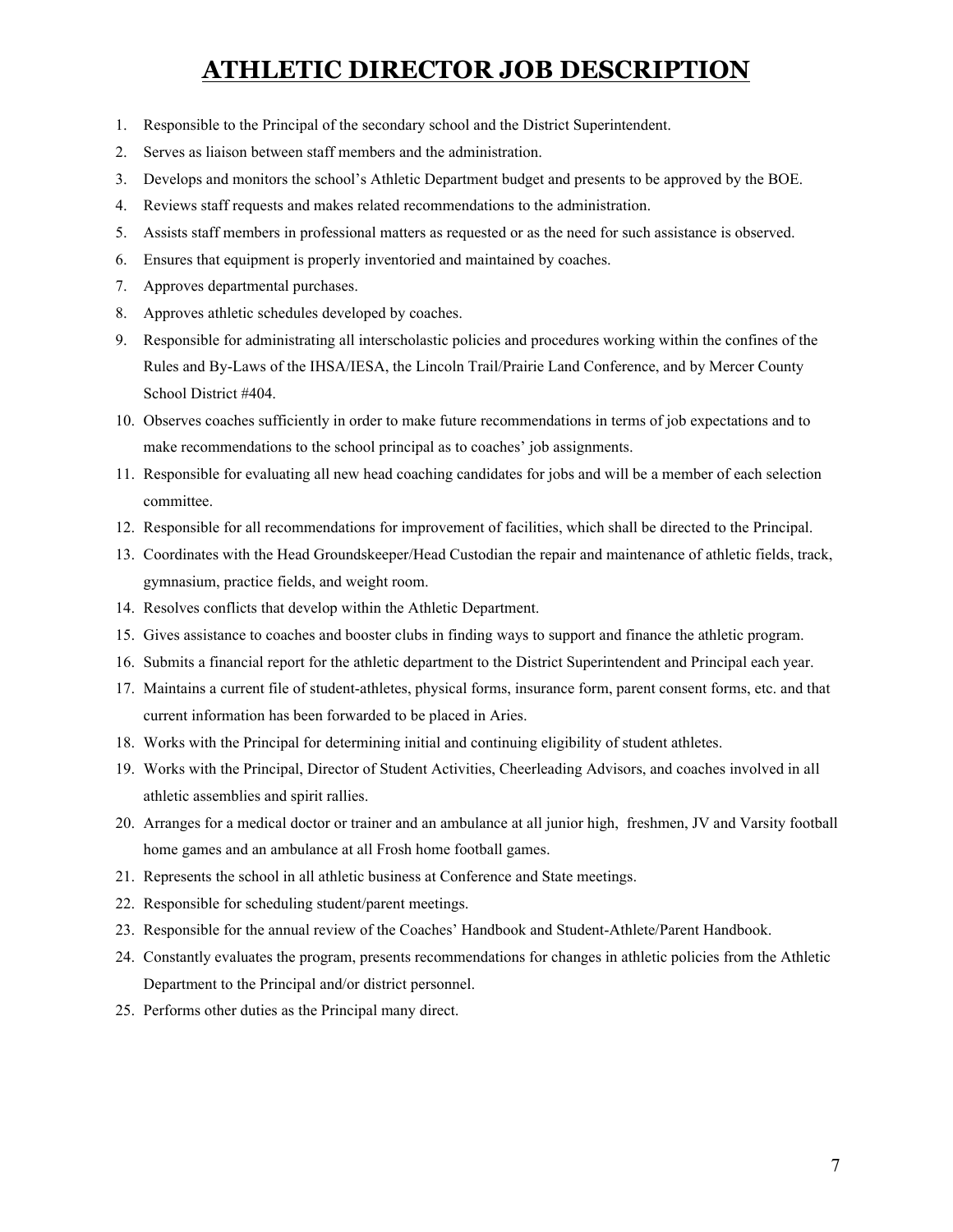## **HEAD VARSITY COACH JOB DESCRIPTION**

Coaching is a multi-faceted endeavor. On most days it is a very rewarding job, but on others it can be burdensome and stressful. The job is often made more challenging by the facts that it usually occurs at the end of an already full day, and it involves an area in people's lives, both athletes and parents, that they are very passionate about. It takes time, patience and preparation to perform the job well. As coaches, it is important that you understand the responsibilities that accompany the position, as well as the influence that you represent yourself, your teams, and the school in a mature, responsible, and professional manner at all times.

- **1.** Serve as liaison between the coaching staff and the Athletic Director.
- **2.** Has a thorough knowledge of the Rules and By-Laws of the IHSA/IESA, the Lincoln Trail/Prairie Land Conference, and by Mercer County School District #404.
- **3.** Understands the proper administrative chain of command and refers all requests or grievances through proper channels. Is aware of all public/staff/departmental meetings that require attendance.
- **4.** Establishes the fundamental philosophy, skills and techniques to be taught by the staff. Designs conferences, clinics and staff meetings to ensure staff awareness of the overall program.
- **5.** Trains and informs staff and encourages professional growth by promoting clinic attendance.
- **6.** Delegates specific duties, supervises implementation, and at season's end analyzes staff effectiveness and evaluates all assistants.
- **7.** Maintains discipline, mediates grievances, and works to increase morale.
- **8.** Assists the Athletic Director in scheduling, providing transportation needs and requirements for all games, tournaments, and special sports events.
- **9.** Assists in the necessary preparation for scheduled home sports contests or practices and adheres to scheduled facility usage times.
- **10.** Coordinates facility needs/repairs with maintenance and school employees.
- **11.** Provides proper safeguards for eminence and protection of assigned equipment.
- **12.** Recommends policy, method or procedural changes to the Athletic Director.
- **13.** Monitors the grades and conduct of his/her athletes.
- **14.** Provides assistance, guidance, and safeguards for each participant by his/her presence at all practices, games, while traveling, and when returning from off-campus events.
- **15.** Completes paperwork on all disabling athletic injuries on proper forms and submits to the Athletic Director by the next school day.
- **16.** Directs student managers, assistants and statisticians.
- **17.** Determines discipline, delineates procedures concerning due process when the enforcement of discipline is necessary, and contacts parents when a student is suspended or dropped for breaking team rules.
- **18.** Participates in the budgeting process with the Athletic Director by submitting needs for the next season.
- **19.** Recommends/selects equipment and uniforms within budget appropriations.
- **20.** Is accountable for all equipment in his/her program and submits notification to the Athletic Director for any equipment lost, damaged not returned or returned after the due date.
- **21.** Arranges for issuing, storing, reconditioning of equipment, and submits annual inventory.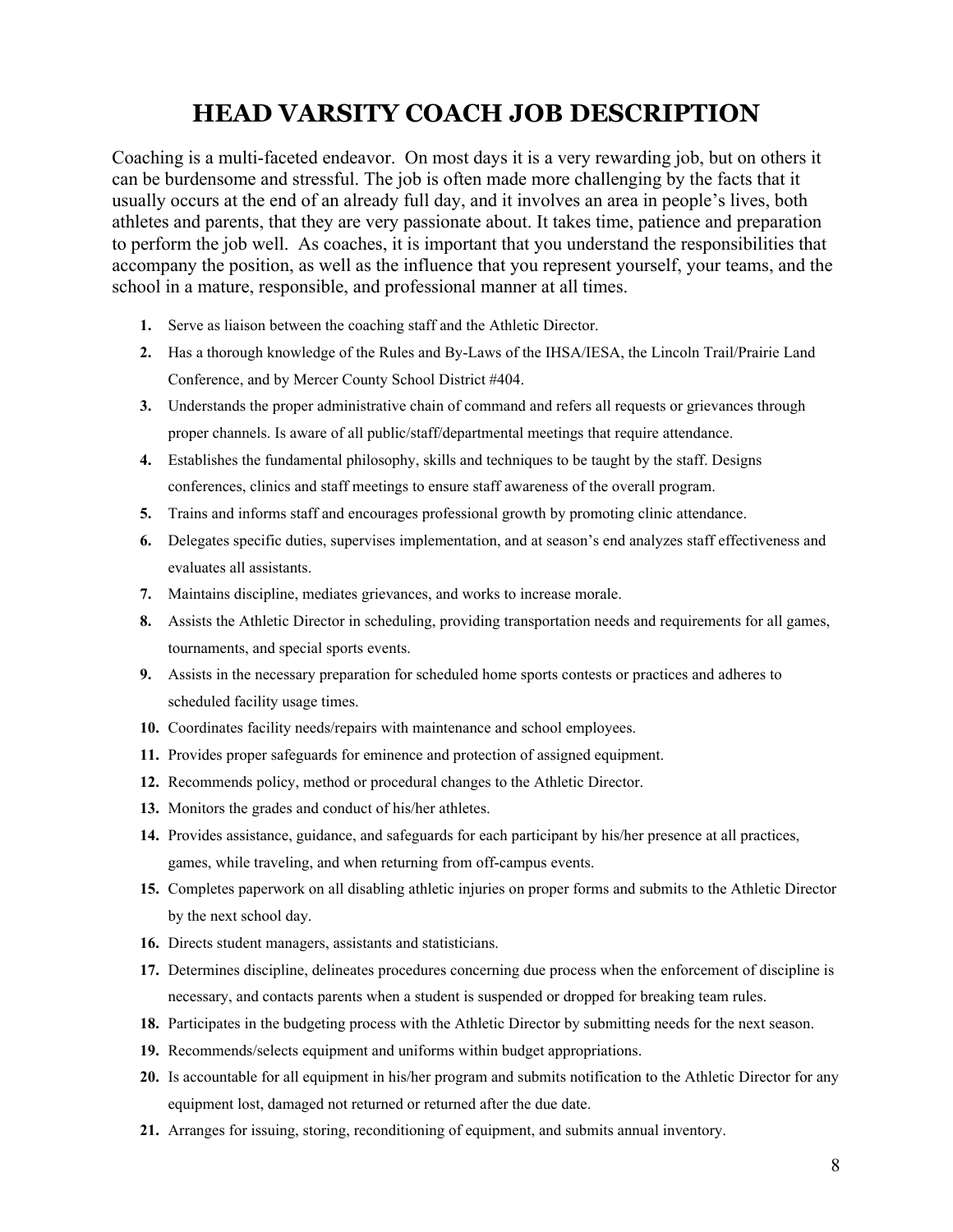- **22.** Properly marks and identifies all equipment before issuing or storing.
- **23.** Secures all doors, lights, window and locks and stores all equipment before leaving building or area. Supervises locker room area before and after practice.
- **24.** Instills in each player a respect for equipment and school property its care and proper use.
- **25.** Responsible for maintaining good public relations with news media, parents, officials, volunteers and fans.
- **26.** Responsible for reporting scores and information after every home contest to the local media. Statistics required by local media, league representatives and Max Preps will also be the responsibility of the head coach. These duties may be delegated.
- **27.** Head Coaches in football are responsible for having written contracts for non-league games with opposing schools.
- **28.** Responsible for arranging for substitutes because of athletic events with the Principal's secretary or the Athletic Director as soon as possible.
- **29.** Understands that all drivers must meet district requirements to transport student-athletes and must be approved by the district.
- **30.** Guarantees that all district equipment including district vehicles is used for official school business only and is operated safely.
- **31.** Performs other duties which may be assigned by the Athletic Director or Principal.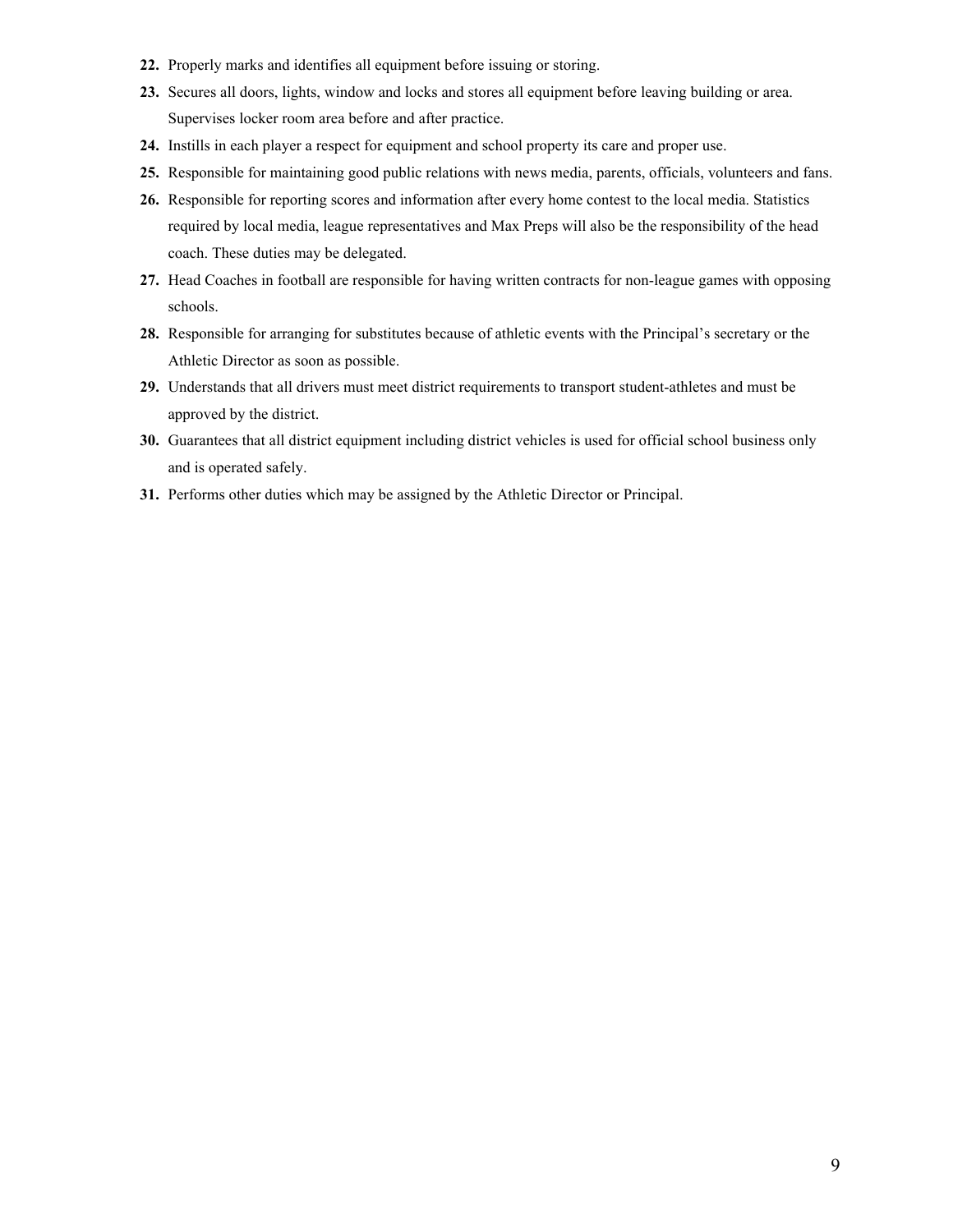### **Assistant Coaches' Job Description**

- **1.** Has a thorough knowledge of the Rules and By-Laws of the IHSA/IESA, the Lincoln Trail/Prairie Land Conference, and by Mercer County School District #404.
- **2.** Understands the proper administrative chain of command and refers all requests or grievances through proper channels. Is aware of all public/staff/departmental meetings that require attendance.
- **3.** Maintains discipline and works to increase morale and cooperation within the school sports program.
- **4.** Assists in the necessary preparation to hold scheduled sports events or practices and adheres to scheduled facility usage times.
- **5.** Coordinates facility needs/repairs with maintenances and school employees.
- **6.** Provides proper safeguards for maintenance and protection of assigned equipment.
- **7.** Provides assistance, guidance and safeguards for each participant by being present at all of his/her practices, games, while traveling and when returning from off-campus.
- **8.** Is accountable to the Head Varsity Coach for all equipment. Assists with issuing and collecting of equipment and submits to the Head Varsity Coach annual inventory.
- **9.** Recommends to the Head Varsity Coach budgetary items for next year in his/her area of the program.
- **10.** Secures all doors, lights, windows and, locks and stores all equipment before leaving areas. Supervises locker room area before and after practice.
- **11.** Instills in each player a respect for equipment, school property, and their proper use.
- **12.** Assists the Head Varsity Coach in carrying out his/her responsibilities.
- **13.** Instructs team members as to changes in the rules and teaches fundamentals of the sport as outlined by the Head Coach.
- **14.** Works within the basic framework and philosophy of the Head Varsity Coach of the sport.
- **15.** Attends all staff meetings and carries out scouting assignments as outlined by the Head Varsity Coach.
- **16.** Never criticizes, admonishes or argues with the Head Varsity Coach or any staff members within ears or eyes of players and parents.
- **17.** Strives to improve skills by attending clinics and using resources made available by the Head Varsity Coach.
- **18.** Responsible for arranging with Principal's secretary for substitutes because of athletic events. The Athletic Director may be contacted in an emergency.
- **19.** Understands that drivers must meet district requirements to transport student-athletes and must be approved by the district.
- **20.** Guarantees that all district equipment including district vehicles are used only for official school business and are operated safely.
- **21.** Performs other duties that are consistent with the nature of the positions and that may be requested by the Head Varsity Coach.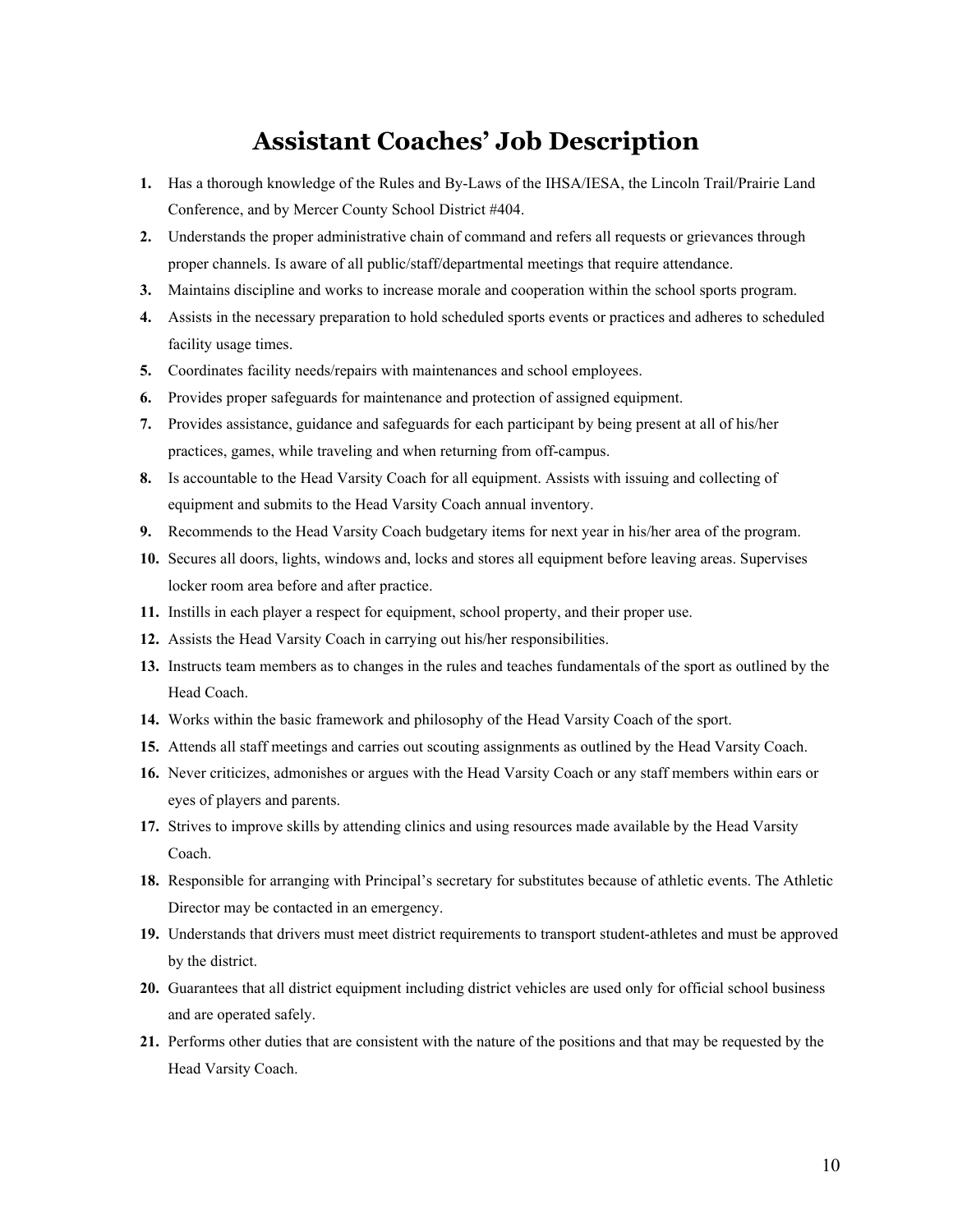#### **MERCER COUNTY SCHOOL DISTRICT EXTRA-CURRICULAR CODE OF CONDUCT**

## **Athletic and Extra-Curricular Activities**

| $*$ $*$ $FFA$          | **Student Council         |
|------------------------|---------------------------|
| **Key Club             | Wrestling                 |
| <b>Scholastic Bowl</b> | Boy's Track               |
| *Band                  | Girl's Track              |
| Flag Squad             | Boy's Golf                |
| Jazz Band              | Girl's Golf               |
| *Chorus                | Baseball                  |
| Generations            | Softball                  |
| Cheerleading           | Pom Pom                   |
| Football               | <b>Cross Country</b>      |
| Volleyball             | <b>Student Government</b> |
| Girl's Basketball      | Speech                    |
| Boy's Basketball       | **National Honor Society  |
|                        | Majorettes                |

\*These activities are connected to a class and will be governed by activity rules and not by this code of conduct policy.

\*\*These activities have required rules that must be followed by students in order to be a member of these organizations and they are not subject to handbook's extracurricular code of conduct. They have specifications in their constitutions and by-laws with higher expectations and/or consequences.

#### **Mercer County School District 404 Extra-Curricular Code of Conduct:**

The Mercer County School District welcomes and encourages our students to participate in extracurricular activities. All athletes are subject to the rules that are stated in the Extra-Curricular Code of Conduct.

Participation in extra-curricular activities within the Mercer County District is a privilege extended to the student body by the Board of Education. Students are encouraged to participate enthusiastically as team members and as fans.

Many members of our community, as well as members of surrounding communities, gauge the quality of our school by what they experience through our athletic department, fans, coaches and participants of extra-curricular activities. The image and reputation of Mercer County School District is largely formed by the actions and attitudes displayed by our students and coaches at these events. This applies not only to the playing field and court, but also in the locker rooms, hallways, and concession areas before, during, and after the events.

You need to be aware that you (coaches, participants, and fans) are ambassadors of the Mercer County School District and community. You radiate the spirit and build the image and reputation of the school and community by your actions and attitudes. We have built, and will continue to build a very positive image and enthusiastic spirit, one of which we can all be proud.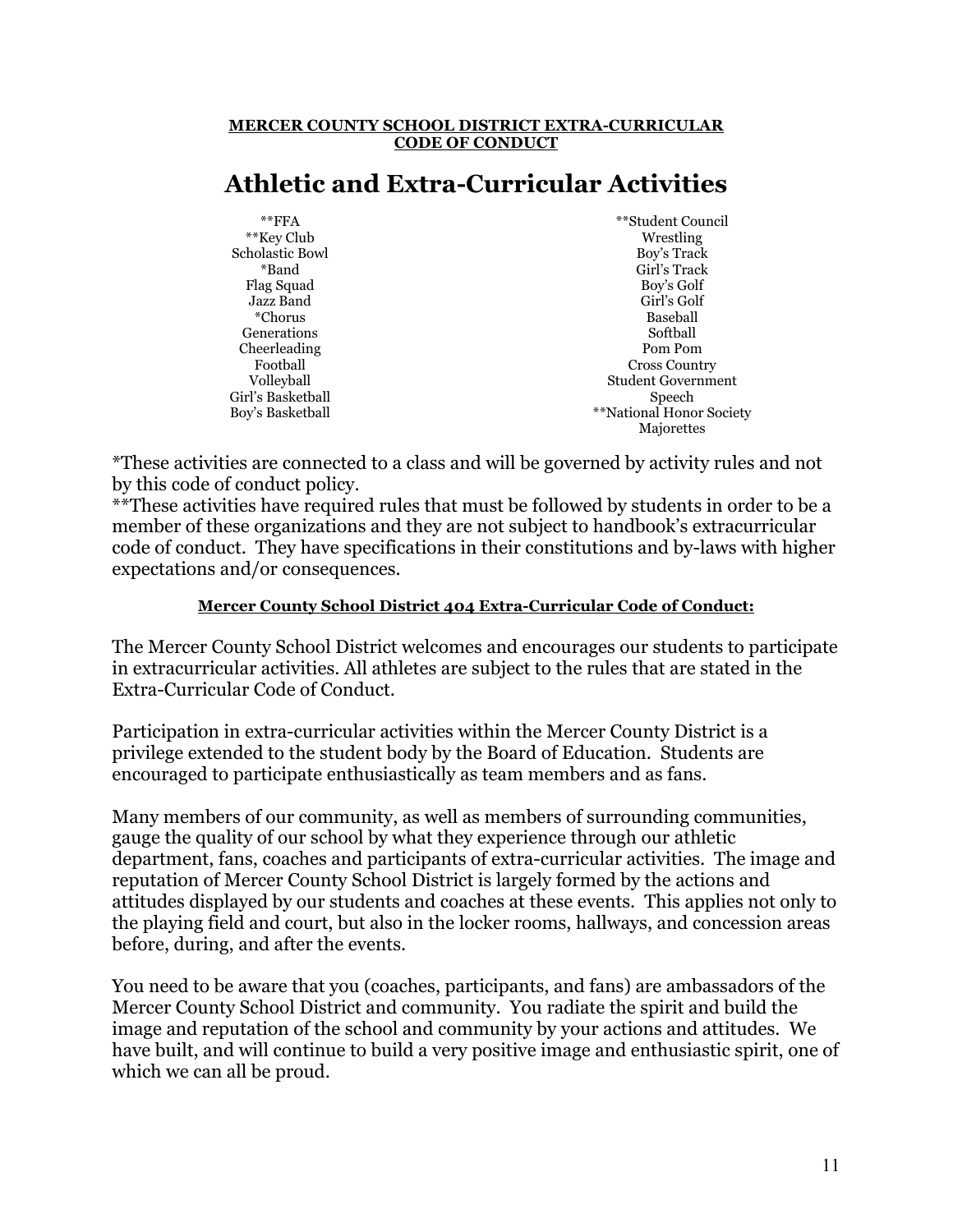## **Sportsmanship**

Mercer County coaches and teams take great pride in demonstrating leadership and sportsmanship on and off the field. Establishing an appropriate and positive learning environment is a top priority for our school program and athletic department. In an effort to encourage good sportsmanship we ask each parent/guardian to discuss the importance of proper behavior at sporting events with their children and continue to model appropriate behavior so that everyone can enjoy attending our sporting events. While winning is an important goal for all of our competitive programs, how we play and conduct ourselves is equally important. Parents and spectators are an important part of the game and shall conform to accepted standards of good sportsmanship and behavior. All students and spectators are expected to evidence good sportsmanship at all extra-curricular school activities. Such sportsmanship is demonstrated by the following:

Consider the visiting team and fans, as well as the officials, as guests and treat them as such.

- 1. Respect the rights of all spectators.
- 2. Accept the officials' decisions as final.
- 3. Support your team with positive enthusiasm.
- 4. Be modest in victory and gracious in defeat.
- 5. Consider it a privilege and duty to encourage everyone to live up to the spirit of the rules of fair play and sportsmanship.

Students and fans shall refrain from the following conduct at all extra-curricular activities:

- 1. Booing or jeering officials or players at any time.
- 2. Applauding errors by opponents or penalties inflicted upon them.
- 3. Yelling for or demanding a substitution or withdrawal of a player.
- 4. Using profane or otherwise inappropriate language at any time during the event.
- 5. Throwing objects on the field or playing court.
- 6. Criticize players or coaches for losing a game.

The administration reserves the right to remove anyone from a school event for actions that are not seen as setting a good example for our student body. **Any parent, student, or spectator can lose their right to attend any Mercer County School District extra-curricular event pursuant to Section 24-24 of the School Code for violation of the above rules of conduct.**

#### **MERCER COUNTY SCHOOL DISTRICT EJECTION POLICY**

Mercer County School District #404 adopted a K-12 parent/student ejection policy in 2014

- 1. If a parent/parent is ejected, for any reason, during a Mercer County athletic contest, that parent/student is suspended for the remainder of that contest and the next like contest (this includes both home and away events). Said parent/student cannot attend ANY Mercer County Athletic events until the suspension is completed.
	- a. For example an ejected parent from a varsity football game, on a Friday night, is unable to attend ANY MC athletic events until completion of the next varsity football game.
	- b. A situation-specific plan will be implemented if the ejection occurs during the last game of the season.
- 2. A second ejection, during a four-year span, results in a 5-game suspension.
- 3. A third suspension results in a calendar year-long ban from ANY Mercer County athletic events.
- 4. A fourth ejection from ANY Mercer County Athletic Contest results in a lifetime ban of Mercer County athletic events.

\*Mercer County School District #404 reserves the right to make any ejection punishment more severe – if warranted.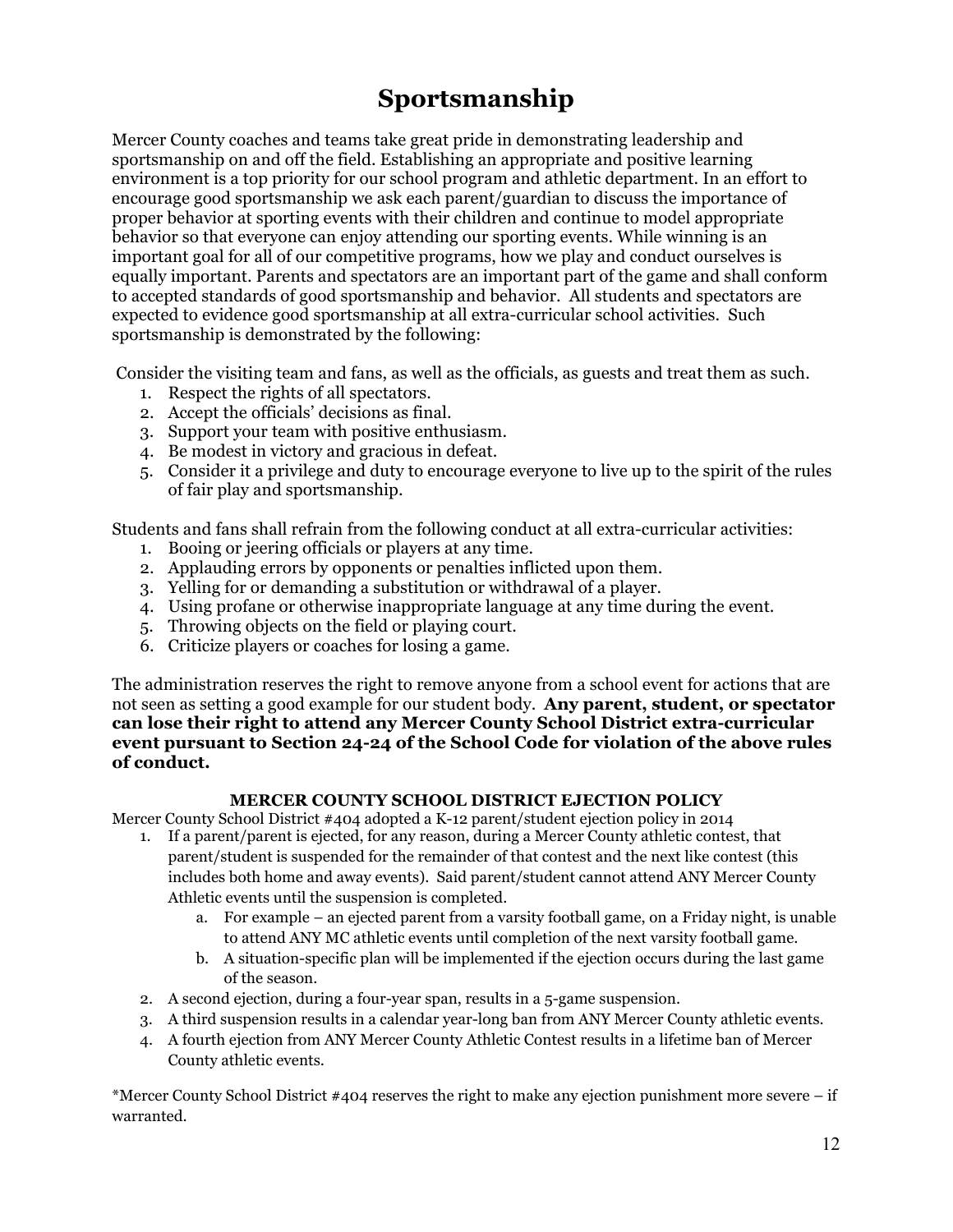## **REQUIREMENTS FOR PARTICIPATION**

- 1. Physical Exam Form completed and on file with Athletic Director (good for 13 months from date of exam).
- 2. Insurance or insurance waiver.
- 3. Meets all eligibility requirements set forth in this document and by IHSA/IESA which are found at ihsa.org or iesa.org.
- 4. Signed Extra-curricular Code of Conduct.
- 5. **ATTENDANCE POLICY FOR PARTICIPATION-** Participation in Mercer County District events, practices, contests, or games will be allowed only if student is in class before the end of 1st period (exceptions may be made with approval by the principal for pre-arranged medical absence, a death in the family or a religious ceremony or event). A student who is suspended from school is also suspended form participation in all extracurricular and athletic activities for the duration of the suspension. A student who is absent from school on a Friday before a Saturday event may be withheld from Saturday extracurricular or athletic activities at the discretion of the coach and principal.
- 6. A permission slip to participate in the specific athletic activity signed by the student's parent/guardian.
- 7. Signed documentation agreeing to comply with the School District's policies and procedures on student athletic concussions and head injuries.

## **PARENT RESPONSIBILITIES**

The parents are a valuable resource for the Mercer County School District. The school district asks that parents support the rules set forth in the "Code of Conduct". Playing time will NOT be discussed with a parent by the coach or athletic director. If they have a problem with the coach or a rules infraction, they should follow the steps set forth below.

- 1. Have your student athlete set up a meeting with the coach or sponsor to discuss the rules infraction or issue.
- 2. Call to set up an appointment with the coach or sponsor. If the parent has a problem or concern with a coach or sponsor or a program he or she should NOT approach the coach after a game or practice.
- 3. Discuss the problem or concern with the coach or sponsor.
- 4. If the problem is not resolved, the parent may go to the athletic director. It is always suggested that the parent go to the coach first, but if the parent feels uncomfortable with that, he/she may go directly to the athletic director. If the issue is not resolved, the parent may report to the principal.
- 5. If the problem is not resolved the parent has the right to appeal any decision. This procedure is covered in this guide.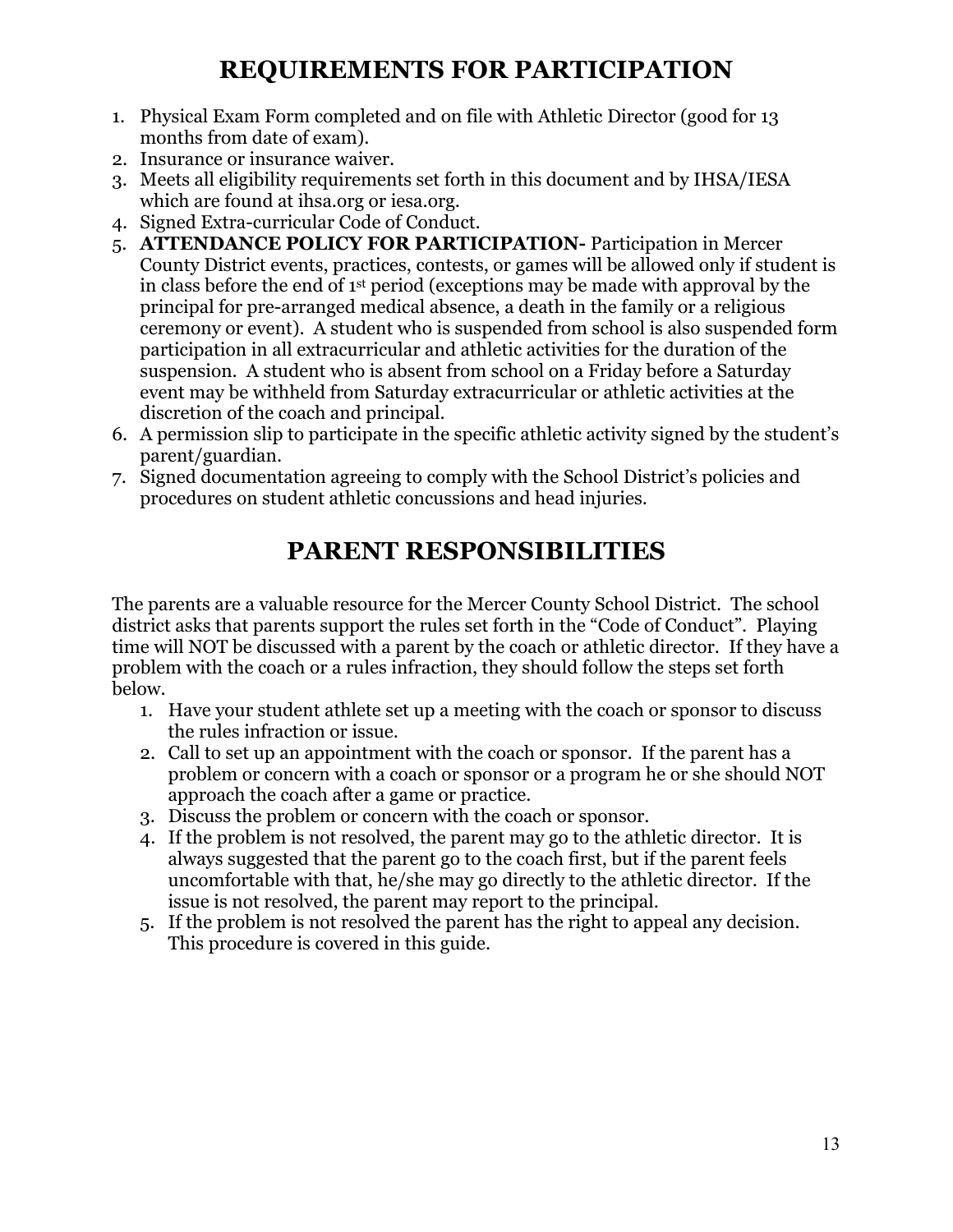## **Conduct of a participant at a Mercer County School District**

#### **Extra-curricular Event:**

The conduct of an athlete is closely observed in all areas of life. It's important that your behavior be above reproach in all of the following areas:

#### **On the field or during the event:**

A participant does not use profanity or illegal tactics. He or she learns fast that losing is a part of the game. You should be gracious in defeat and modest in victory. Congratulate your opponent after every event, whether in defeat or victory. We are as proud of our reputation in sportsmanship as we are in our championships.

#### **In the classroom:**

A good athlete is a good student. We all have different abilities, but our effort is based on determination and work ethic. If you are lazy in class, you will be lazy in practice and never reach your full potential. You must adjust and plan your schedule to give sufficient time and energy to your studies to insure good grades.

Show fellow students and faculty the proper respect. Be courteous at all times. Horseplay and unnecessary boisterousness are not approved habits of behavior in practice or the classroom. An undisciplined student is usually an undisciplined athlete.

## **IHSA Academic Eligibility**

Mercer County School District extra-curricular participants must meet the IHSA academic requirement of passing 25 credit hours (5 classes) of academic coursework per week to remain eligible. Eligibility lists are distributed to all faculties. If a student is declared academic ineligible on Thursday, he or she will not participate in any contest that following week (Sunday-Saturday). The eligibility requirements for the school are listed below.

The head coach should clarify eligibility rules with athletes.

- 1. Must be scholastically eligible.
- 2. Must have a physical examination.
- 3. Must be within age limits defined by the IHSA.

It is the coach's responsibility to help students maintain their eligibility. Frequently, a coach will receive notice that an athlete is failing a class; the coach must follow up on this. Grades will be checked weekly on Thursday.

Teachers will list athletes with a D average and those failing a course.

If a student receives the first failing grade during a particular season – the student will receive one week probation and the student may practice and participate in contests.

If a student receives second failing grade during a particular activity – the student may practice, but may not participate in contests. The student is expected to dress in appropriate clothing and sit on the bench during the contest.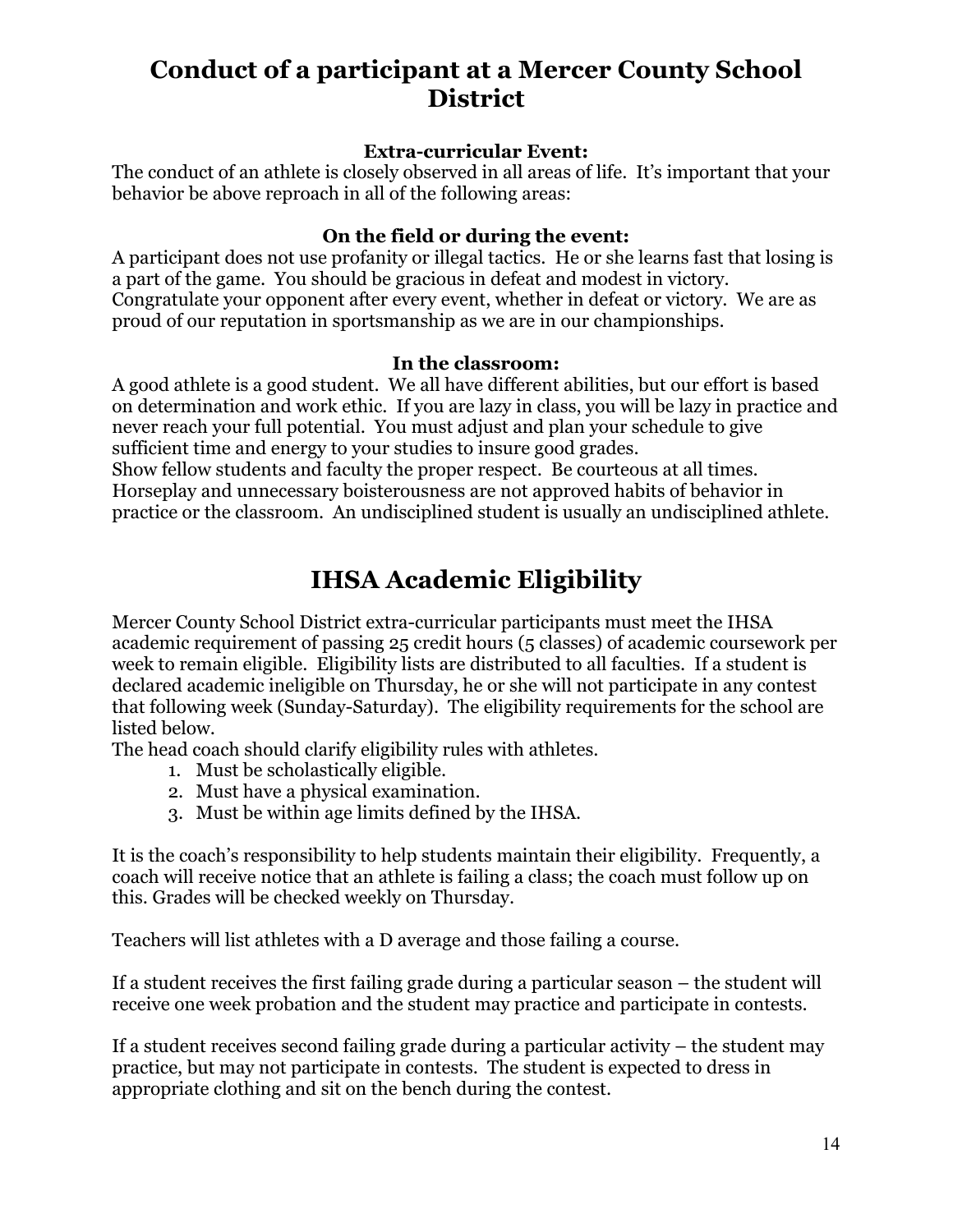If a student receives a third failing grade during a particular activity – the student may practice, but may not participate in contests. The student is not allowed to attend any extra-curricular contests.

If a student receives a fourth failing grade- the student may continue to practice, but forfeits all the opportunities to dress or participate in contests for the remainder of the sport season.

Eligibility weeks will start over each season.

If a student drops a course after the fifth day of a semester (even if he/she is passing), a failing grade will be recorded on the next Weekly Grade Report.

Future weekly checks will not note that failure.

Student failing a class will be required to have an academic voucher filled out with a signature and comments from their teacher (of the failing grade) and turned into the office within 24 hours of being notified of an eligibility issue.

A passing grade would be determined by using an average, that is, a total of all tests, assignments, and other scores for the semester. A failing grade should never be based on the week's work only.

All extra-curricular activities that require regular after school practices would be included on a weekly eligibility check.

A committee may review any student receiving special education services whose athletic eligibility is in question and still meets IHSA eligibility requirements. The committee includes the special education teacher, athletic director, instructor, and building principal for final eligibility determination.

## **IESA Academic Eligibility**

Mercer County School District extra-curricular participants must meet the IESA academic requirement of passing all academic coursework per week to remain eligible. Eligibility lists are distributed to all faculty members. If a student is declared academic ineligible on Friday, he or she will not participate in any contest that following week. The eligibility requirements for the school are listed below. The head coach should clarify eligibility rules with athletes.

1. Must be scholastically eligible.

2. Must have a current physical examination and pay the participation fee prior to beginning practice.

3. Must be within age limits defined by the IESA.

It is the coach's responsibility to help students maintain their eligibility. Frequently, a coach will receive notice that an athlete is failing a class; the coach must follow up on this. Grades will be checked weekly on Friday.

Teachers will list athletes with a D average and those failing a course.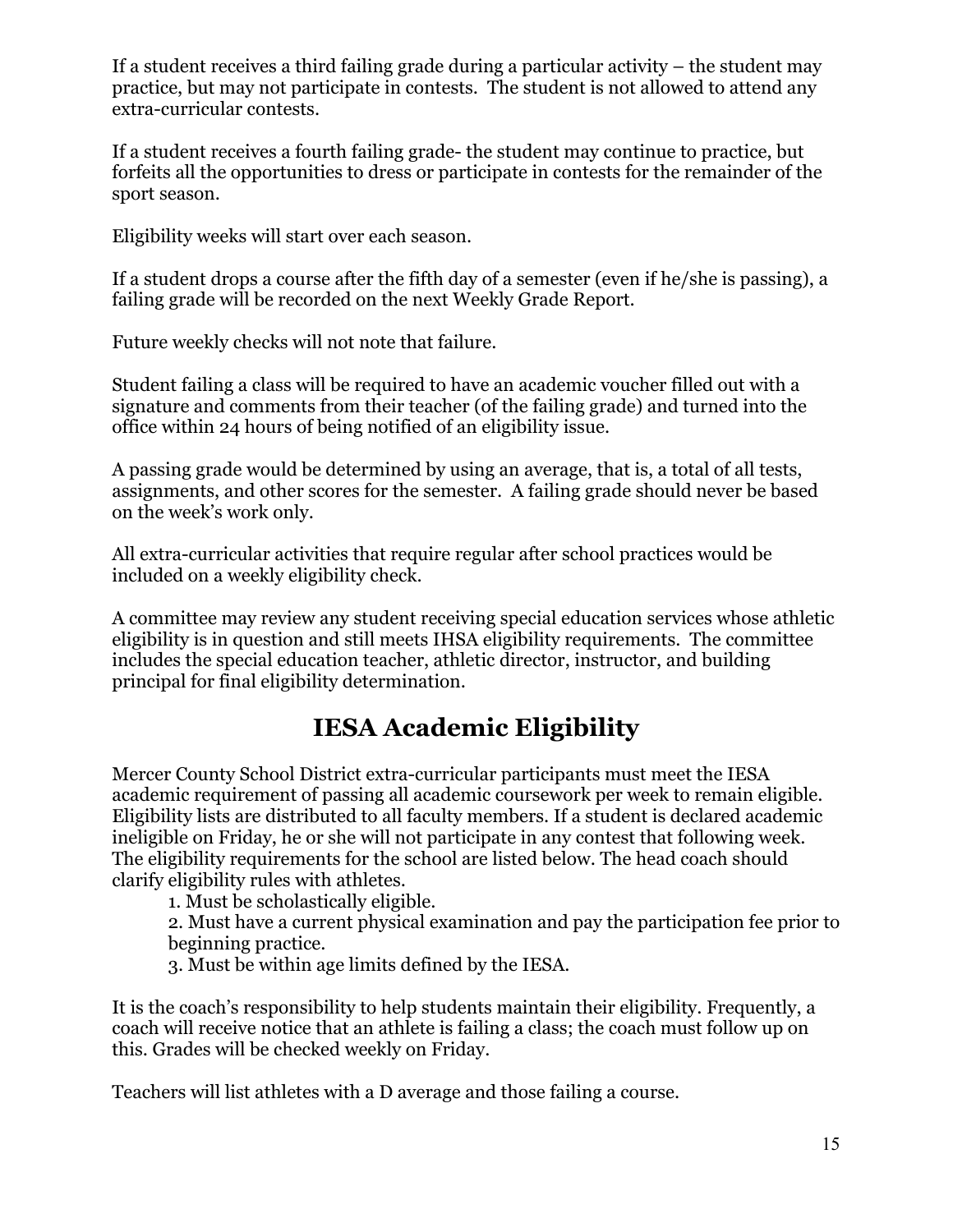A student who is ruled ineligible to participate in games/events for the week may practice with the team.

A passing grade would be determined by using an average, that is, a total of all tests, assignments, and other scores. A failing grade should never be based on the week's work only.

All extra-curricular activities that require regular after school practices would be included on a weekly eligibility check

## **Violations:**

The following behavior shall constitute "violations" to the athletic code which shall subject the offending student to the applicable consequences listed below. In addition, gross disobedience or misconduct as defined in the Student Conduct and Discipline Code may result in exclusion from extra-curricular activities for such period of time as determined appropriate by the administration. Gross disobedience or misconduct may result in suspension or expulsion from school as defined by Board Policy and the Student Conduct and Discipline Code:

1. The use, possession, sale or distribution of tobacco, drugs, steroids or any controlled substance, or a beverage containing alcohol. Note: It is not a violation for a student to be in possession of a legally prescribed medication specifically prescribed for the student by his/her doctor, except as prohibited by IHSA rules.

2. Behavior that constitutes gross disobedience or misconduct under the Student Conduct and Discipline Code.

3. Commission of conduct that constitutes a criminal act, with the exception of minor traffic offenses.

## **GUIDELINES FOR CONSEQUENCES**

### **DRUG, ALCOHOL, AND TOBACCO VIOLATIONS**

Participants in extra-curricular activities must conduct themselves at home and on school trips in such a manner that they are a credit to themselves, the team, the school, and the community. Extra-curricular participants who, during the year, do any of the following shall be subject to discipline.

#### Tobacco:

No possession, use or transfer of tobacco (including chewing tobacco) all year in and out of the season is permitted.

#### Alcohol:

No possession, use or transfer of alcoholic beverages all year in and out of season is permitted.

#### Illegal Drugs and Controlled Substances:

No possession, use or transfer of illegal drugs, controlled substances or look-alike drugs all year in and out of season is permitted.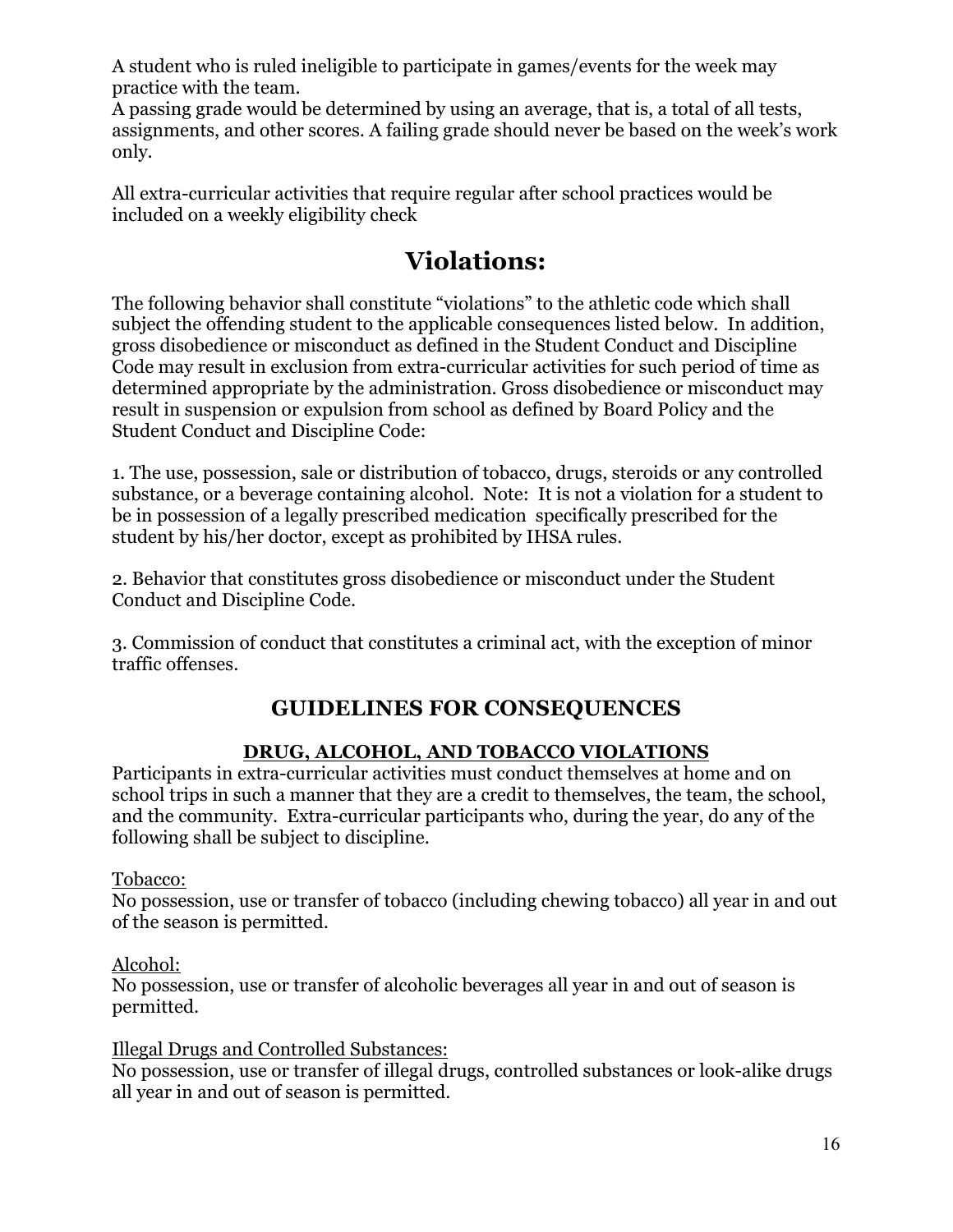Once an infraction is determined, the athlete and his/her parent(s) will be notified of the following consequences.

#### **FIRST VIOLATION** (Drugs, Alcohol or Tobacco)

- 1. Consume, possess or sell alcohol, drugs or tobacco. A suspension of one-fourth of the scheduled contests of that season (this may carry over to the following season within a school year or the following school year if less than a fourth of the season remains). Make an appointment with the Rock Island County Council on Addictions for Drugs or Alcohol (or other certified organization for an addictions assessment) for an assessment by a certified addiction counsel or the Mercer County Health Department for a tobacco self study. The athlete will attend all practices and competitions. They are not to dress for the game, but are to stand/sit on the sideline/bench. They are not to participate in any pre-game or during game activities. If the athlete rejects the first option, he/she will be removed from all athletics for one calendar year.
- 2. Attendance at a party or riding in a vehicle where alcoholic beverages and/or controlled substances are being openly consumed by someone other than a parent or guardian. A suspension of ten percent (one football game) of the scheduled contests of that sport season. This may carry over to the following sport season within a school year, if there are less than ten percent of the scheduled contests remaining in the existing sport season.
- 3. The student will be required to practice with the group, regardless of the violation (unless suspended or expelled from school)

#### **SECOND VIOLATION (**Drugs, Alcohol or Tobacco)

- 1. Consume, possess or sell alcohol, drugs or tobacco. A suspension of one-half of the scheduled contests of that season (this may carry over to the following season within a school year or the following school year if less than a half of the season exists). Make an appointment with the Rock Island County Council on Addictions for Drugs or Alcohol for an assessment by a certified addiction counsel or the Mercer County Health Department for tobacco for an advanced self study. If the athlete rejects the first option, he/she will be removed from all athletics for one calendar year.
- 2. Attendance at a party or riding in a vehicle where alcoholic beverages and/or controlled substances are being openly consumed by someone other than a parent or guardian. A suspension of one-third of the scheduled contests of that sport season. This may carry over to the following sport season within a school year, if there are less than one third of the scheduled contests remaining in the existing sport season.
- 3. The student will be required to practice with the group, regardless of the violation (unless suspended or expelled from school).

#### **THIRD VIOLATION (**Drugs, Alcohol or Tobacco)

- 1. Consume, possess or sell alcohol, drugs or tobacco. The athlete will be suspended from participation in all athletics for a calendar year.
- 2. Attendance at a party or riding in a vehicle where alcoholic beverages and/or controlled substances are being consumed by someone other than a parent or guardian. The student will be suspended for six months from the date of the violation.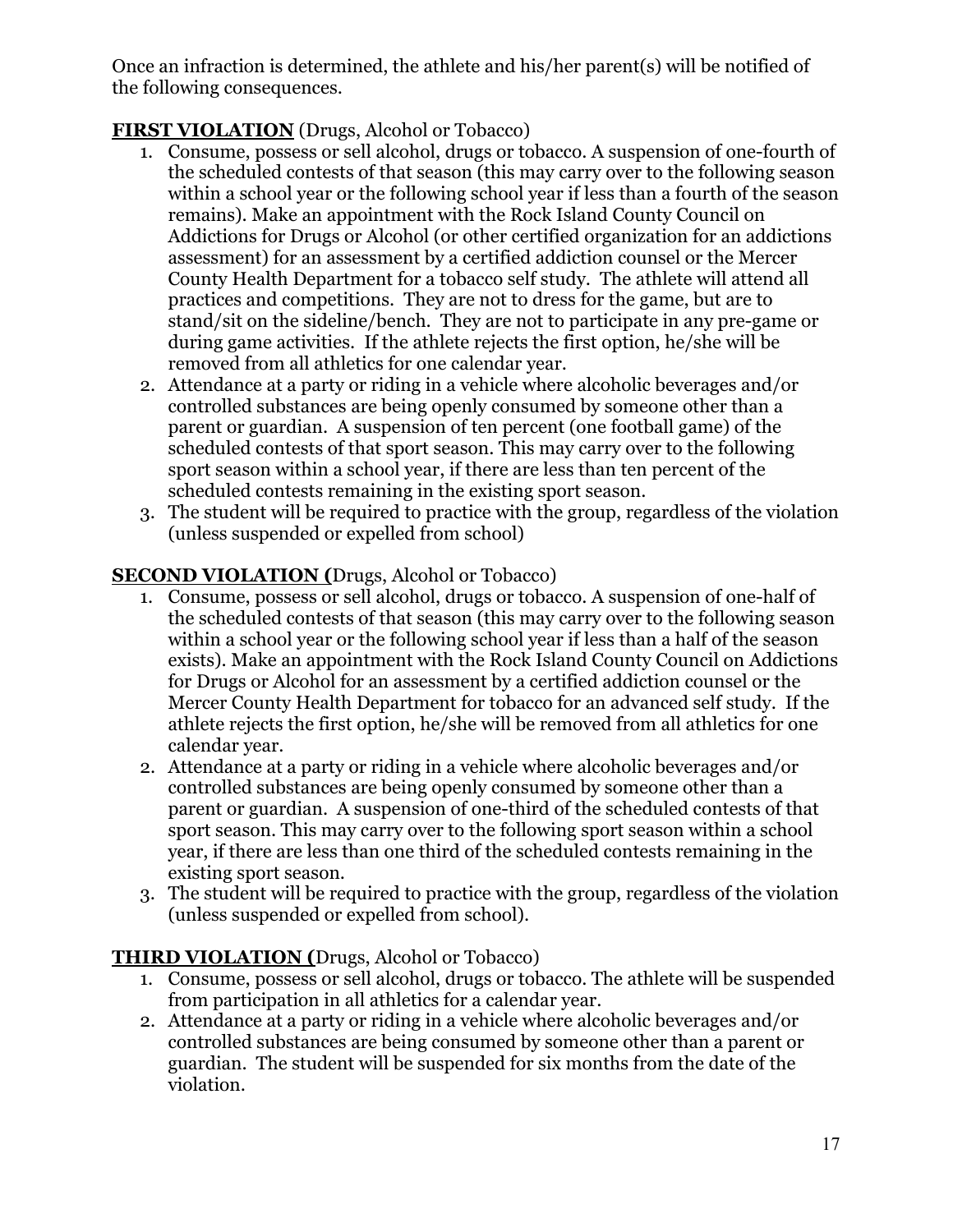#### **ADDITIONAL VIOLATIONS (Drugs, Alcohol or Tobacco)**

Additional violations will be treated individually. They will result in additional suspensions and/or possible recommendation/requirement for treatment.

## **Criminal Acts:**

Students involved in the commission of a criminal act are in violation of this code of conduct. The administration and/or Board may impose disciplinary action for criminal acts committed. Using information gained from witnesses, school officials and law enforcement agencies, the district may conduct its own investigation into criminal allegations and may determine a disciplinary course of action. Because of time limitations, the school district will sometimes take disciplinary action before the courts determine the students' guilt. The administration and/or Board also reserve the right to change the duration of the suspensions upon their discretion without prior notice to the students.

**First Violation**-Suspension from one-third (1/3) of scheduled contests for current or upcoming season with unfulfilled fraction to carry over to the next sport or activity season when necessary and in compliance with all other provisions of the Athletic Code of Conduct.

**Second Violation**-Suspension from two-thirds (2/3) of scheduled contests for the current or upcoming sport or activity season with unfulfilled fraction to carry over to the next sport season when necessary and in compliance with all other provisions of the Athletic Code of Conduct.

Additional Offense(s)-Suspension from participation in extra-curricular contests for one calendar year.

In its discretion, the administration may impose greater or different penalties than those listed above for particularly serious offenses, including those involving alcohol or drugs.

#### Suspension Guidelines:

A student may not become involved in a new extra-curricular activity solely to serve the assigned suspension. Therefore, an administrator may prevent a student from doing so by assigning that the suspension be served during the student's next involvement in his /her regular sport/activity. A student may compete in a new sport, but must compete and finish the entire season.

Calendar year suspensions begin with the date of the violation and are not related to the beginning or end of seasons.

Note: Students who have/had a case in Juvenile Court are still subject to the terms and conditions of the Year Round Athletic Code.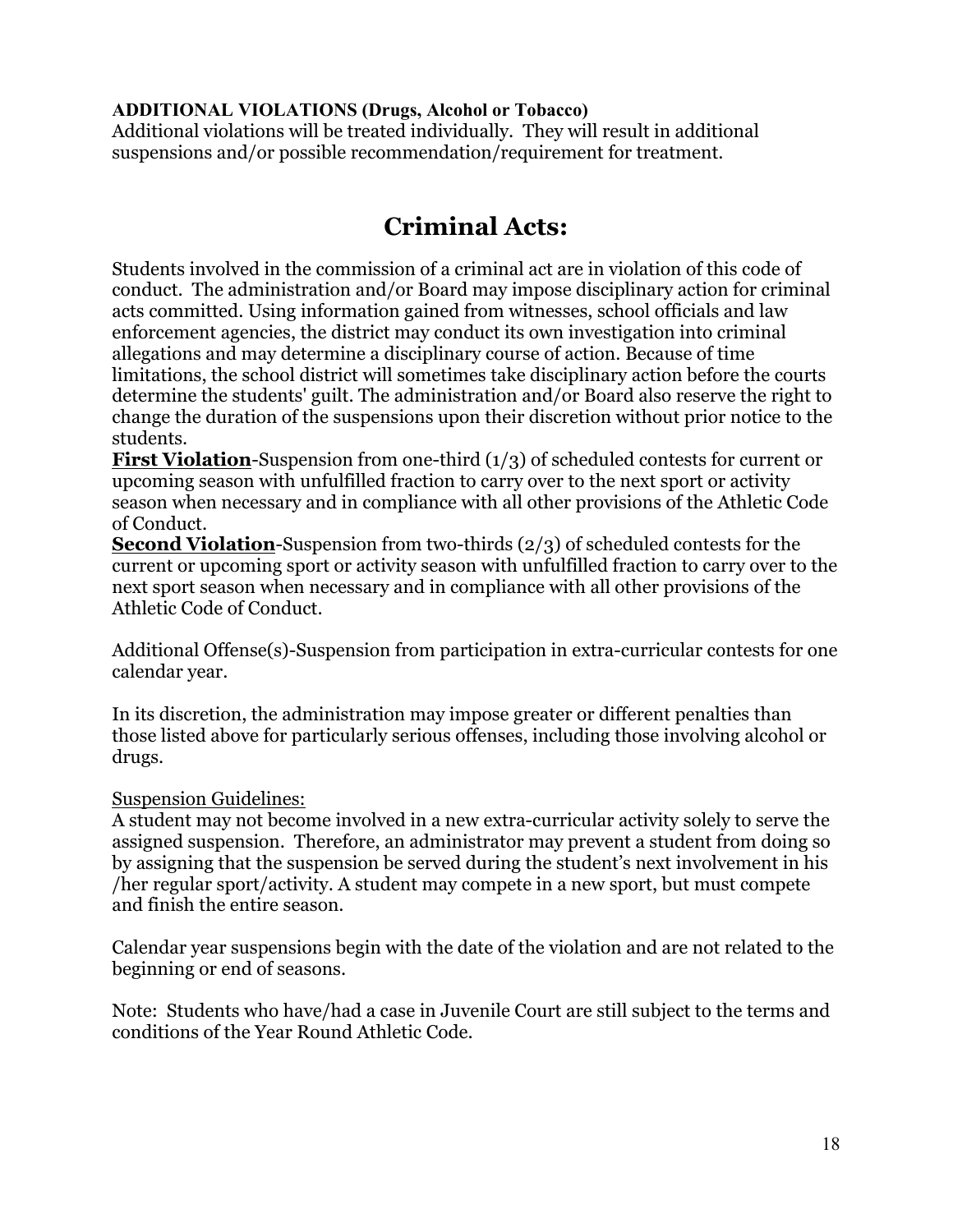## **Athletic Trips:**

Except in unusual instances, all trips will be made on a school bus and/or van. Athletes are expected to ride to and from contests with the team. A coach may waive this rule. Whether a contest is at home or away, our athletes represent the school. Coaches have a great duty to inspire their athletes' best behavior. Coaches are responsible for locker rooms at home and away. When a coach leaves a locker room, it should be in good condition. The school district will not pay meals or lodging during the regular season. The district will pay approved costs for transportation, meals, and lodging for actual participants at the IHSA/IESA state series events.

## **Practices:**

On school days, practice may begin before or after school classes. Practices and meetings will not be held on Sundays or religious holidays. When school is dismissed due to bad winter weather conditions, no practice will be held. If there is a late summer early dismissal, the head coach should adapt the practice for safety purposes. If school is cancelled due to winter weather, the athletic director and administration should use good judgment in deciding the need to attend a game/tournament.

## **CONCUSSIONS AND HEAD INJURIES**

Student athletes must comply with Illinois' Youth Sports Concussion Safety Act and all protocols, policies and bylaws of the IHSA/IESA before being allowed to participate in any athletic activity, including practice or competition.

A student who was removed from practice or competition because of a suspected concussion shall be allowed to return only after all statutory prerequisites are completed, including without limitation, the School District's Return-to-Play and Return-to-Learn protocols.

## **Athletic Cuts**

JH Athletics:

At this level, the school will do what it can to try and prevent cuts from happening. This may include adding an additional coach and/or creating a traveling roster that can be used for road games. Teams are still required to follow IESA postseason rules as far how many kids are allowed to be in uniform on the bench.

Tryout and cutting procedures will be determined by the head coach and the athletic director. The procedures will be communicated to the athletes and their parents/guardians.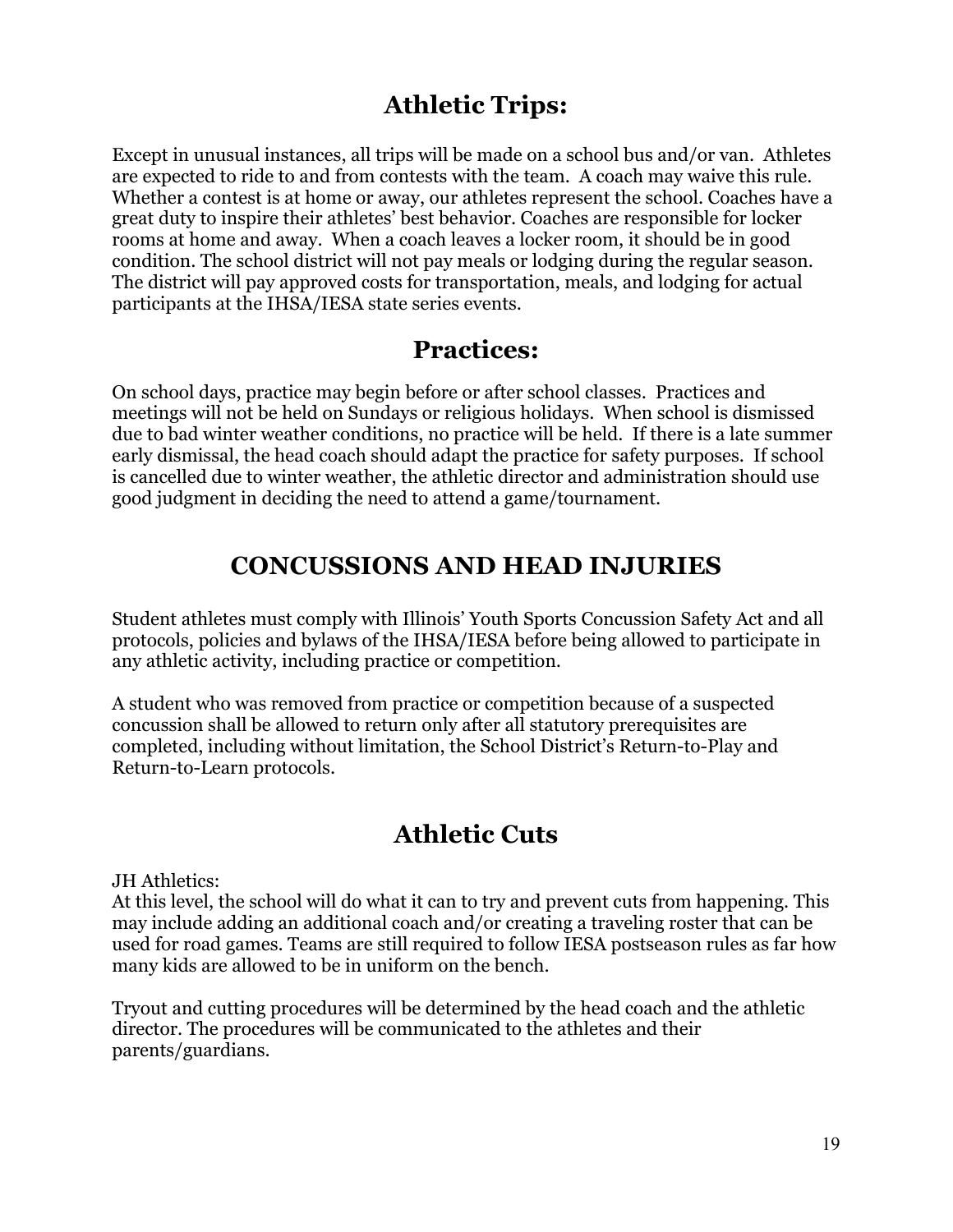## **Social Media Policy and Guidelines for Athletes**

Competing for the Mercer County School District carries great responsibility. Athletes in the MCSD are held in the highest regard and are seen as role models in the community. As leaders you have the responsibility to portray your team, your school and yourselves in a positive manner at all times. Sometimes this means doing things that are an inconvenience to you, but benefit your team, the community, and the MCSD.

Texting, Facebook, Twitter, SnapChat, Instragram, Vine and other social media sites have increased in popularity globally, and are used by the majority of student-athletes at MCHS and MCJH in one form or another.

Athletes should be aware that third parties - - including the media, faculty, future employers and IHSA/IESA officials - - could easily access your profiles and view all personal information. This includes all pictures, videos, comments and posts. Inappropriate material found by third parties affects the perception of the coach, the team and the school. This can also be detrimental to a team and the perception of the school district.

Examples of inappropriate and offensive behaviors concerning participation in online communities may include, but are not limited to, depictions or presentations of the following:

Photos, videos, comments or posts showing the personal use of alcohol, drugs and tobacco e.g., holding cups, bottles, cans, shot glasses etc.

- $\triangleright$  Photos, videos, and comments that are of a sexual nature. This includes links to websites of a pornographic nature and other inappropriate material.
- $\triangleright$  Pictures, videos, comments or posts that condone drug-related activity. This includes but is not limited to images that portray the personal use of marijuana and drug paraphernalia.
- $\triangleright$  Content online that is unsportsmanlike, derogatory, demeaning or threatening toward any other individual or entity (examples: derogatory comments regarding another school; taunting comments aimed at a student-athlete, coach or team at another institution and derogatory comments against race and/or gender). No posts should depict or encourage unacceptable, violent or illegal activities (examples: hazing, sexual harassment/assault, gambling, discrimination, fighting, vandalism, academic dishonesty, underage drinking, illegal drug use).
- $\triangleright$  Content online that would constitute a violation of team, school, and IHSA/IESA rules (examples: commenting publicly about a coach, athlete, opponent, official, staff member, and school employees.)
- $\triangleright$  Information that is sensitive or personal in nature or is proprietary to the team or the school, which is not public information (examples: tentative or future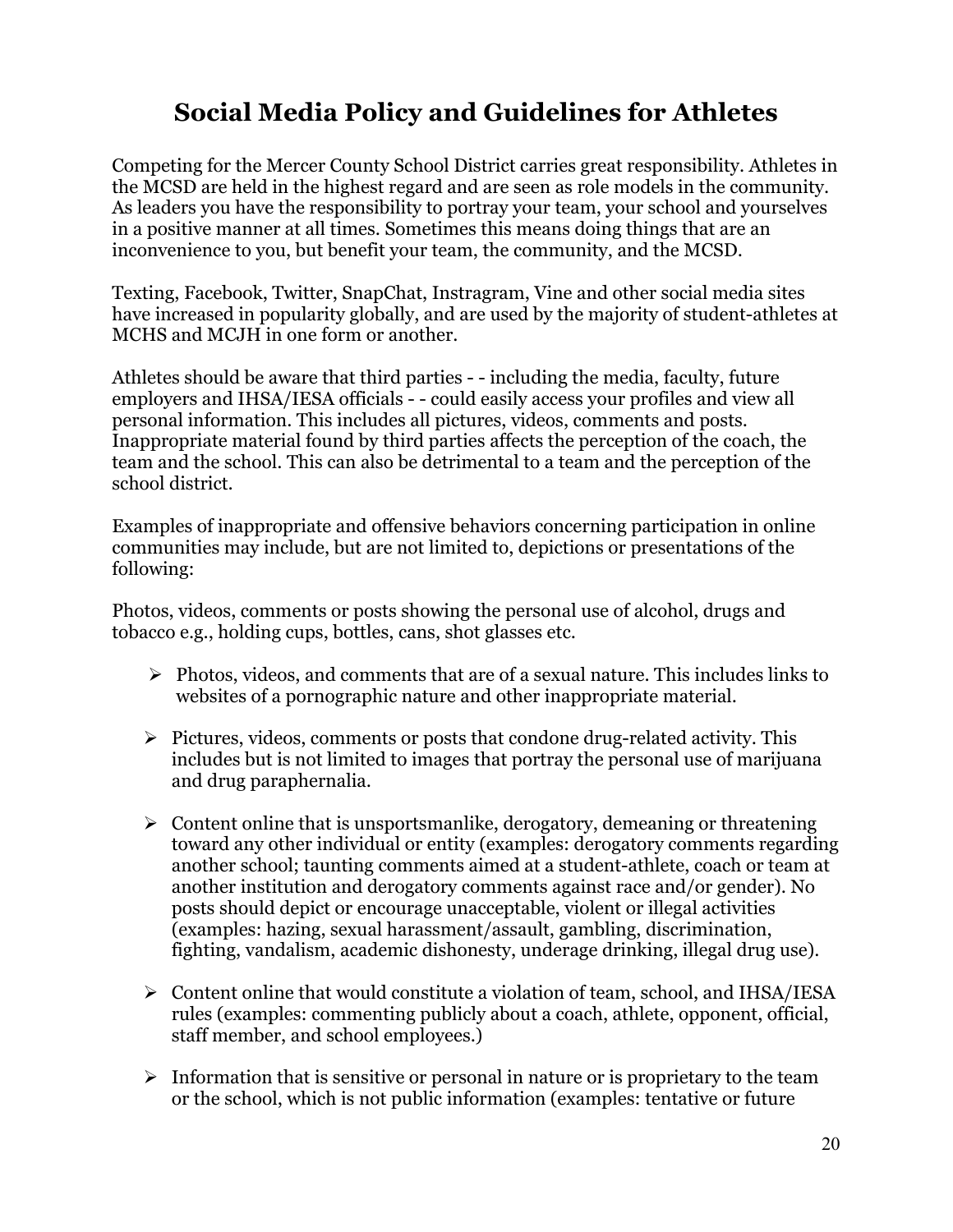team schedules, student-athlete injuries and eligibility status, travel plans/itineraries or information).

Please remember the Principal, Athletic Director, and Coach have the ability to suspend, or remove a student from the team on the first inappropriate action.

For your own safety, please keep the following recommendations in mind as you participate in social media websites:

- $\triangleright$  Set your security settings so that only your friends can view your profile.
- $\triangleright$  You should not post your email, home address, local address, telephone number(s), or other personal information as it could lead to unwanted attention, stalking, identity theft, etc.
- $\triangleright$  Be aware of who you add as a friend to your site many people may be looking to take advantage of student-athletes or to seek connection with student-athletes.
- $\triangleright$  Consider how the above behaviors can be reflected in all Social Media applications.

If you are ever in doubt of the appropriateness of your online public material, consider whether it upholds and positively reflects your own values and ethics as well as that of Mercer County School District and your team. Remember, always present a positive image and don't do anything to embarrass yourself, the team, your family or the school.

## **Hazing and Bullying**

School board policy prohibits discrimination, harassment, intimidation, hazing or bullying, as defined by this policy, against students on or immediately adjacent to school grounds, at any school-sponsored activity, including athletic activities, on schoolprovided transportation, or at any official school bus stop. Students may face disciplinary consequences for any off-campus behavior that would disrupt the educational process or the operation of the school or District. The District expects that staff, volunteers, and students will provide equal treatment and access to educational programs, services, and aid to students without regard to their disability, race, color, gender, national origin, ethnicity, sexual orientation, age, religion, marital status, socioeconomic status, cultural background, familial status, physical characteristics, or linguistic characteristics of a national origin group.

Hazing in any form will not be tolerated within the Mercer County School District and will result in disciplinary actions. There may be other disciplinary consequences as well administered by the Coach, Athletic Department, Principal, Superintendent and/or the Board of Education.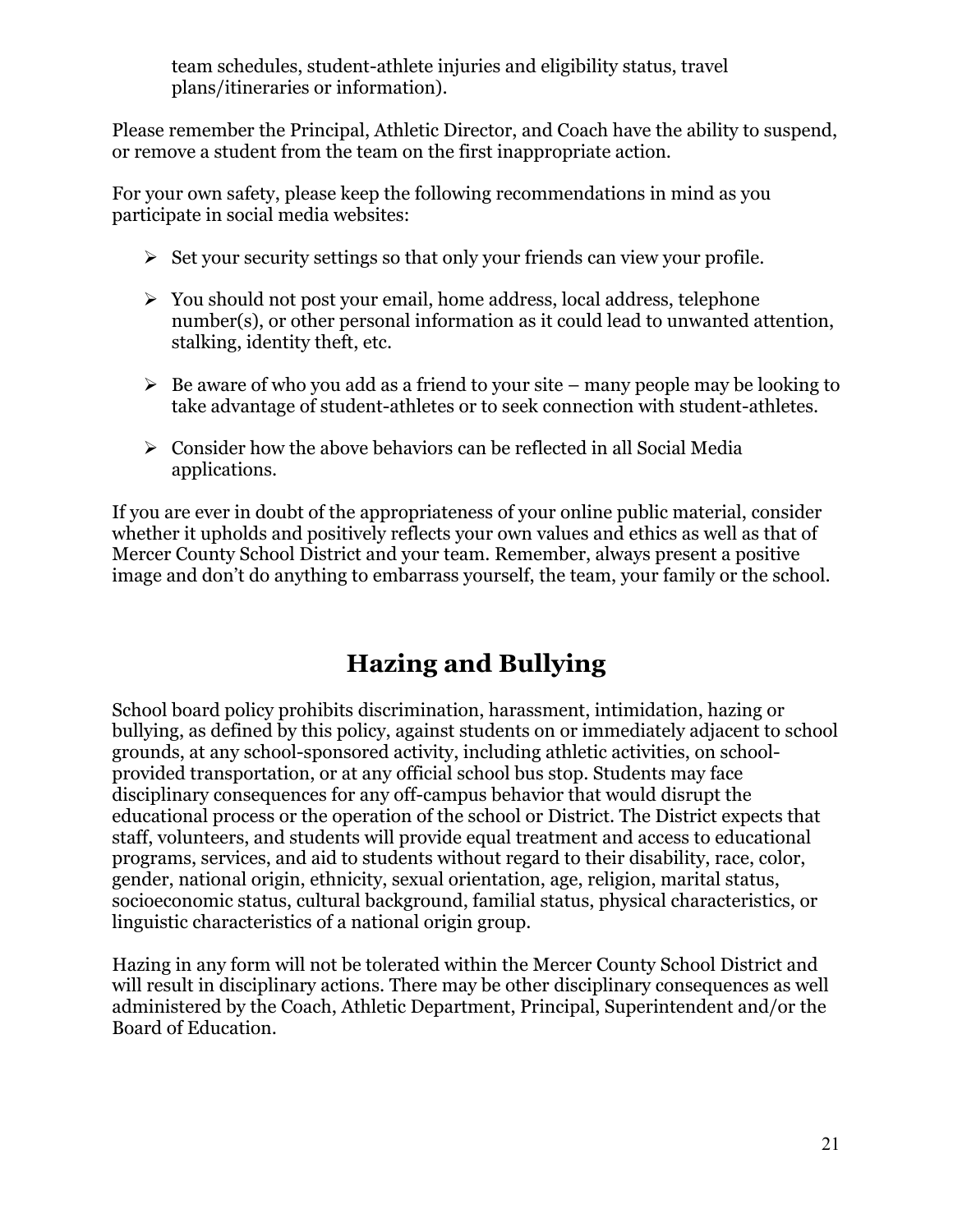## **Mercer County #404 Concussion Protocol**

#### **Concussion Oversight Team (COT)**

Compliance Chair: Stacey Day: MCHS Principal, Tim Sedam: MCJH Principal Athletic Director: Andrew Hofer: MCHS AD, Bob Stockham: MCJH AD Athletic Trainer: Miranda Boss and Jon Swanson School Nurse: Becky Hyett and Robbye Mowry Team Physician: EMT: Teacher:

#### **CONCUSSION PROTOCOL FOR RETURN TO PLAY (RTP) AND RETURN TO LEARN (RTL)**

- 1. In the event of ANY suspected head injury when a student is exhibiting concussion like symptoms (headache, loss of memory, vomiting, confusion, etc), coaches will treat all cases regardless of how minor the coach feels the injury might be, according to the following procedure.
	- a. Coaching staff will notify immediately the nurse on duty, Mrs. Day or Mr. Sedam, IMMEDIATELY; no matter how minor the coach feels the head injury may be.
		- i. With head trauma, the condition of the athlete may deteriorate rapidly, so it is essential that the student is seen IMMEDIATELY. Implement "Concussion signs and symptoms checklist": Provided by Genesis
		- ii. If student has a seizure, loses consciousness or deteriorates rapidly EMT must be called.
	- b. The parents of the student will be notified IMMEDIATELY.
	- c. If the student exhibits any concussion like symptoms, even if they are short term right after the injury, the student will NOT be allowed to return to play until the student is seen by a physician, physician's assistant, advanced practice nurse or athletic trainer.
	- d. Implement the "Take Home Head Injury Observation Form": Provided by Genesis. This form should stay with the student throughout the process and be sent home with the student at the end of the day.
- 2. The student MUST have a medical evaluation as soon as possible.
	- a. The medical evaluation must be completed by:
		- i. The student's primary physician
		- ii. Physician assistant
		- iii. Advanced practice nurse
		- iv. A physical therapist/athletic trainer
	- b. In the event the primary care physician, Physician assistant, advanced practice nurse or athletic trainer is not available to conduct an evaluation, it is strongly recommended that parents take the athlete to the Emergency Room for medical evaluation.
- 3. The student's primary care physician, physician's assistant, advanced practice nurse will make the final recommendations regarding appropriate time out of the sport and any further medical evaluations needed for the student, before the student may return to play.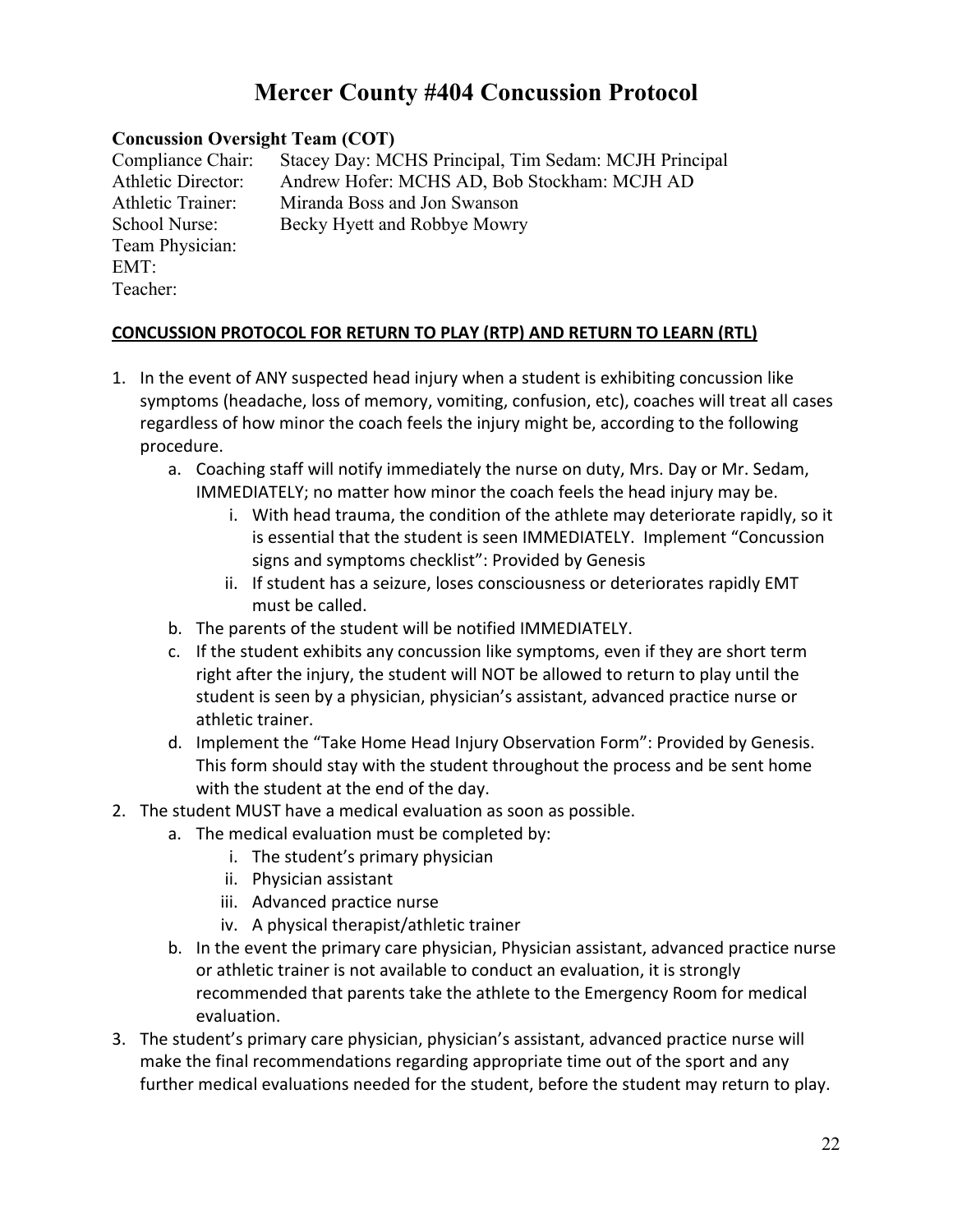- a. Any student, due to head injury, who is unable to return to practice or an athletic event as recommended by the primary care physician, physician assistant, advanced practice nurse or emergency room physician will be kept out a MINNIMUM of 24 hours before the student is allowed to return to play.
	- i. This includes games, practices, warm-ups, conditioning, etc. NO EXCEPTIONS
	- ii. Return to play should occur in gradual steps.
		- 1. Light aerobic activity
		- 2. Light strength training/sport specific drills
		- 3. Non-contact practice
		- 4. Return to full practice
		- 5. Game participation
	- iii. All stages of return to play should last for a minimum of 24 hours. If ANY signs or symptoms are present with activity at any step the student should return to the step above that activity for at least 24 hours.
- 4. In the event the athlete is initially evaluated by the student's primary care physician, physician assistant or advanced practice nurse, parents are strongly encouraged to have them communicate with the school regarding recommendations to insure continuity of care for the student with medical staff, coaches and school officials.
- 5. All students with a head injury will need a timely re-evaluation by the Primary Care Physician, Physician's assistant or Advanced Practice Nurse.
	- a. A written release must be provided by the Primary Care Physician prior to the student being allowed to Return to Play.
- 6. Communication will take place between the medical staff and school officials/school nurse so that appropriate modifications can be made to the student's academic program so a graduated and safe Return to Learn process can take place based on the symptoms and severity of the injury.
	- a. This recommendation could possibly include:
		- i. Shortened school day
		- ii. Shortened classes (i.e. rest breaks during class)
		- iii. Allowing extra time to complete coursework, assignments and tests
		- iv. No homework load or lessen homework load
		- v. No significant classroom or standardized testing.
		- vi. No stimulating activities at home or in the classroom (TV, computer, reading, video games).
		- vii. Excusal from PE and/or Body Conditioning (including weight lifting at school)
- 7. At all times there should be communication with the student, parents, coaches and appropriate school officials regarding any medical evaluations and recommendations on the student's athletic participation.
- 8. The Core Principals of our Concussion Protocols for management of any student with a head injury are:
	- a. Same day evaluation
	- b. Appropriate Period Out to allow for both academic and athletic rest based on the symptoms and severity of the injury.
	- c. Prior to a student being allowed to Return to Play:
		- i. A medical evaluation must be conducted by a physician, physician assistant or advanced practice nurse and written release received from them.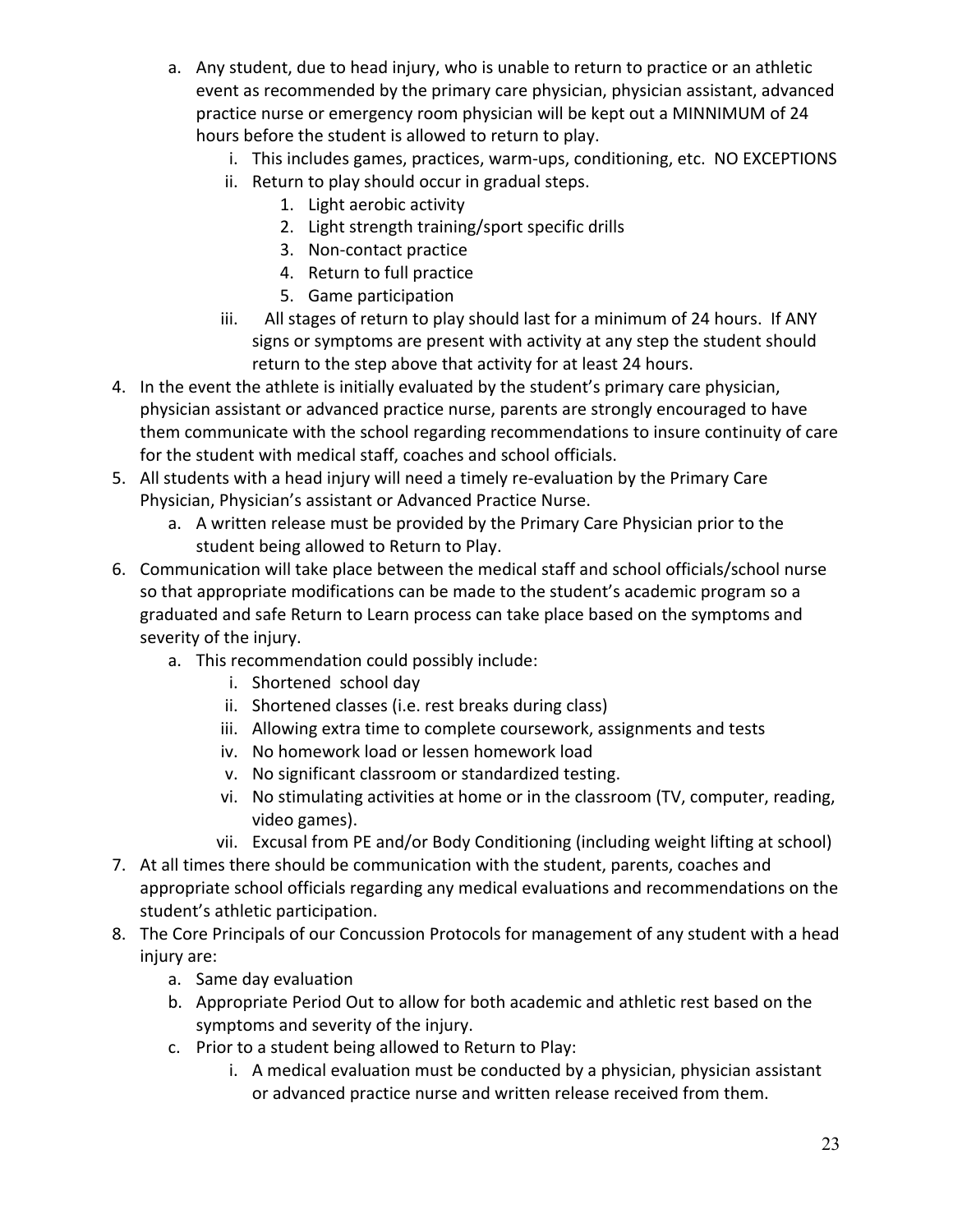- ii. A release (Post Concussion Consent Form) must be signed by the student's parent/guardian and the student.
- d. Student must be symptom free at rest and at Return to Play to participate.
	- i. If symptoms return when the student begins to participate, the student must be kept out of practice.
		- 1. The coach must call the student's parent/guardian
		- 2. The parent must call the Primary Care Physician
- 9. During an athletic event or practice if the coach notices any concussion like symptoms, the coach should NOT allow the player to return to play for the remainder of the event.
	- a. The protocol for #1 listed above should be followed.
- 10. Our concussion procedures and protocol will be reviewed annually by the Concussion Oversight Team.
	- a. Modification to our procedure will be made based on the review
	- b. The Board of Education will approve our procedures and protocol on an annual basis.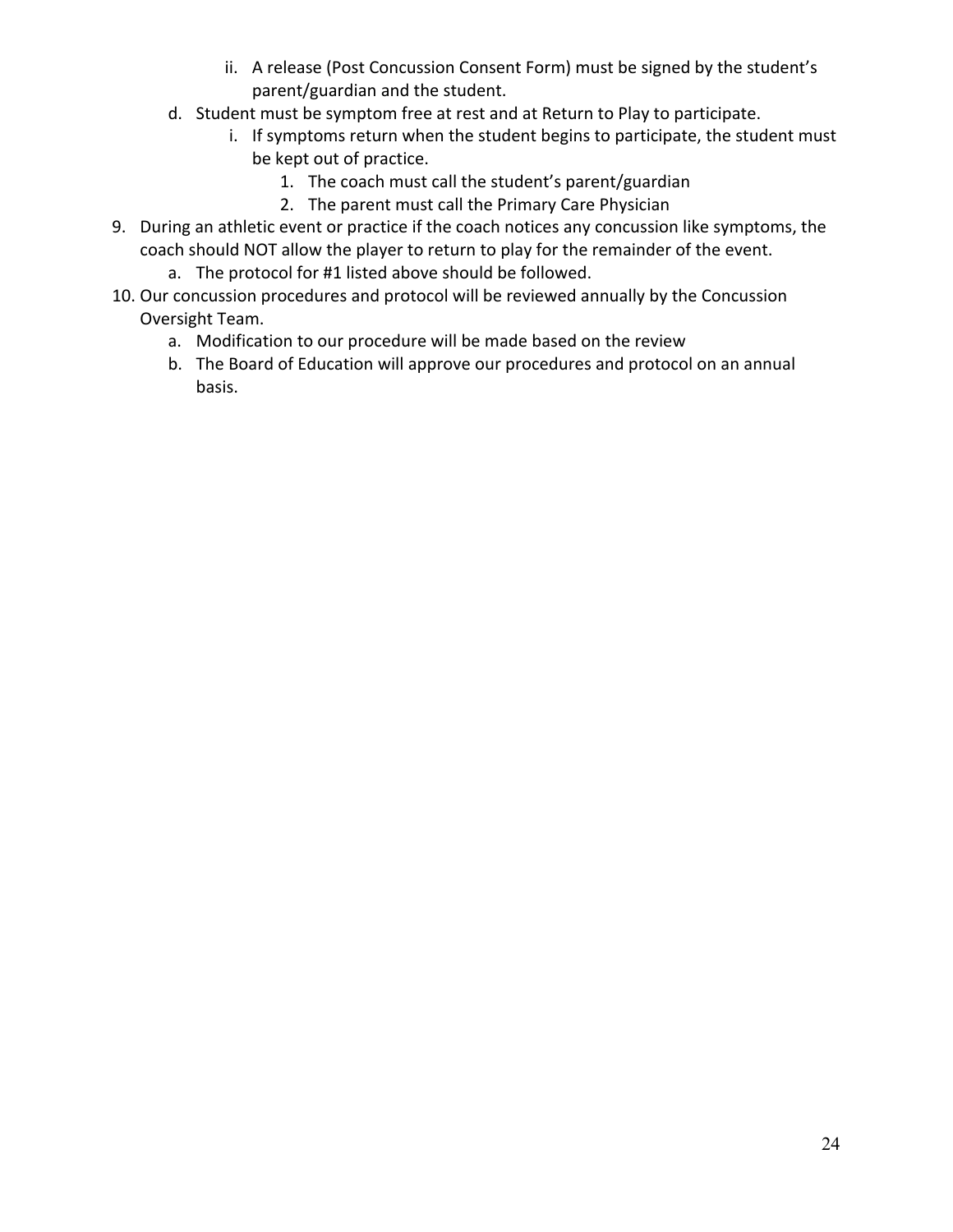## **Mercer County School District<br>Season Reporting Form**

| Sport:                                                                                                                                                                                                                                                                                                                                                                                                                                         |                                   |                                                                                                                                                                                                                                      | School Year:                                                                                                                                                                                                                                                                                                                                                                                 |
|------------------------------------------------------------------------------------------------------------------------------------------------------------------------------------------------------------------------------------------------------------------------------------------------------------------------------------------------------------------------------------------------------------------------------------------------|-----------------------------------|--------------------------------------------------------------------------------------------------------------------------------------------------------------------------------------------------------------------------------------|----------------------------------------------------------------------------------------------------------------------------------------------------------------------------------------------------------------------------------------------------------------------------------------------------------------------------------------------------------------------------------------------|
| Date                                                                                                                                                                                                                                                                                                                                                                                                                                           | <b>Opponent</b> Result Score      |                                                                                                                                                                                                                                      |                                                                                                                                                                                                                                                                                                                                                                                              |
| $\frac{1}{2}$                                                                                                                                                                                                                                                                                                                                                                                                                                  |                                   |                                                                                                                                                                                                                                      |                                                                                                                                                                                                                                                                                                                                                                                              |
| $\frac{1}{\sqrt{2}}$                                                                                                                                                                                                                                                                                                                                                                                                                           |                                   |                                                                                                                                                                                                                                      |                                                                                                                                                                                                                                                                                                                                                                                              |
| $\frac{1}{2}$ $\frac{1}{2}$ $\frac{1}{2}$ $\frac{1}{2}$ $\frac{1}{2}$ $\frac{1}{2}$ $\frac{1}{2}$ $\frac{1}{2}$ $\frac{1}{2}$ $\frac{1}{2}$ $\frac{1}{2}$ $\frac{1}{2}$ $\frac{1}{2}$ $\frac{1}{2}$ $\frac{1}{2}$ $\frac{1}{2}$ $\frac{1}{2}$ $\frac{1}{2}$ $\frac{1}{2}$ $\frac{1}{2}$ $\frac{1}{2}$ $\frac{1}{2}$                                                                                                                            |                                   |                                                                                                                                                                                                                                      |                                                                                                                                                                                                                                                                                                                                                                                              |
| $\frac{1}{2}$ $\frac{1}{2}$ $\frac{1}{2}$ $\frac{1}{2}$ $\frac{1}{2}$ $\frac{1}{2}$ $\frac{1}{2}$ $\frac{1}{2}$ $\frac{1}{2}$ $\frac{1}{2}$ $\frac{1}{2}$ $\frac{1}{2}$ $\frac{1}{2}$ $\frac{1}{2}$ $\frac{1}{2}$ $\frac{1}{2}$ $\frac{1}{2}$ $\frac{1}{2}$ $\frac{1}{2}$ $\frac{1}{2}$ $\frac{1}{2}$ $\frac{1}{2}$                                                                                                                            |                                   |                                                                                                                                                                                                                                      | <u> 1000 - 100</u>                                                                                                                                                                                                                                                                                                                                                                           |
| $\frac{1}{\sqrt{2}}$                                                                                                                                                                                                                                                                                                                                                                                                                           |                                   |                                                                                                                                                                                                                                      | <u> - 1989 - 1991 - 1992 - 1993 - 1994 - 1994 - 1994 - 1994 - 1994 - 1994 - 1994 - 1994 - 1994 - 1994 - 1994 - 1</u>                                                                                                                                                                                                                                                                         |
| $\frac{1}{\sqrt{2}}$                                                                                                                                                                                                                                                                                                                                                                                                                           |                                   |                                                                                                                                                                                                                                      |                                                                                                                                                                                                                                                                                                                                                                                              |
| $\frac{1}{1}$                                                                                                                                                                                                                                                                                                                                                                                                                                  |                                   |                                                                                                                                                                                                                                      |                                                                                                                                                                                                                                                                                                                                                                                              |
| $\frac{1}{2}$                                                                                                                                                                                                                                                                                                                                                                                                                                  |                                   |                                                                                                                                                                                                                                      |                                                                                                                                                                                                                                                                                                                                                                                              |
| $\frac{1}{2}$ $\frac{1}{2}$ $\frac{1}{2}$ $\frac{1}{2}$ $\frac{1}{2}$ $\frac{1}{2}$ $\frac{1}{2}$ $\frac{1}{2}$ $\frac{1}{2}$ $\frac{1}{2}$ $\frac{1}{2}$ $\frac{1}{2}$ $\frac{1}{2}$ $\frac{1}{2}$ $\frac{1}{2}$ $\frac{1}{2}$ $\frac{1}{2}$ $\frac{1}{2}$ $\frac{1}{2}$ $\frac{1}{2}$ $\frac{1}{2}$ $\frac{1}{2}$                                                                                                                            |                                   |                                                                                                                                                                                                                                      |                                                                                                                                                                                                                                                                                                                                                                                              |
| $\frac{1}{2}$                                                                                                                                                                                                                                                                                                                                                                                                                                  |                                   |                                                                                                                                                                                                                                      |                                                                                                                                                                                                                                                                                                                                                                                              |
| $\frac{1}{2}$                                                                                                                                                                                                                                                                                                                                                                                                                                  |                                   |                                                                                                                                                                                                                                      |                                                                                                                                                                                                                                                                                                                                                                                              |
| $\frac{1}{1}$                                                                                                                                                                                                                                                                                                                                                                                                                                  |                                   |                                                                                                                                                                                                                                      |                                                                                                                                                                                                                                                                                                                                                                                              |
| $\frac{1}{1}$                                                                                                                                                                                                                                                                                                                                                                                                                                  |                                   |                                                                                                                                                                                                                                      |                                                                                                                                                                                                                                                                                                                                                                                              |
| $\frac{1}{\sqrt{2}}$                                                                                                                                                                                                                                                                                                                                                                                                                           |                                   |                                                                                                                                                                                                                                      | <u> - 1989</u>                                                                                                                                                                                                                                                                                                                                                                               |
| $\frac{1}{2}$                                                                                                                                                                                                                                                                                                                                                                                                                                  |                                   |                                                                                                                                                                                                                                      |                                                                                                                                                                                                                                                                                                                                                                                              |
| $\frac{1}{\sqrt{2}}$<br>$\frac{1}{2}$ $\frac{1}{2}$ $\frac{1}{2}$ $\frac{1}{2}$ $\frac{1}{2}$ $\frac{1}{2}$ $\frac{1}{2}$ $\frac{1}{2}$ $\frac{1}{2}$ $\frac{1}{2}$ $\frac{1}{2}$ $\frac{1}{2}$ $\frac{1}{2}$ $\frac{1}{2}$ $\frac{1}{2}$ $\frac{1}{2}$ $\frac{1}{2}$ $\frac{1}{2}$ $\frac{1}{2}$ $\frac{1}{2}$ $\frac{1}{2}$ $\frac{1}{2}$                                                                                                    |                                   |                                                                                                                                                                                                                                      |                                                                                                                                                                                                                                                                                                                                                                                              |
| $\frac{1}{2}$                                                                                                                                                                                                                                                                                                                                                                                                                                  |                                   |                                                                                                                                                                                                                                      |                                                                                                                                                                                                                                                                                                                                                                                              |
| $\frac{1}{1-\frac{1}{1-\frac{1}{1-\frac{1}{1-\frac{1}{1-\frac{1}{1-\frac{1}{1-\frac{1}{1-\frac{1}{1-\frac{1}{1-\frac{1}{1-\frac{1}{1-\frac{1}{1-\frac{1}{1-\frac{1}{1-\frac{1}{1-\frac{1}{1-\frac{1}{1-\frac{1}{1-\frac{1}{1-\frac{1}{1-\frac{1}{1-\frac{1}{1-\frac{1}{1-\frac{1}{1-\frac{1}{1-\frac{1}{1-\frac{1}{1-\frac{1}{1-\frac{1}{1-\frac{1}{1-\frac{1}{1-\frac{1}{1-\frac{1}{1-\frac{1}{1-\frac{1}{1-\frac{1$                          | <b>Contract Contract Contract</b> | <u>and the contract of the contract of the contract of the contract of the contract of the contract of the contract of the contract of the contract of the contract of the contract of the contract of the contract of the contr</u> | $\frac{1}{2}$                                                                                                                                                                                                                                                                                                                                                                                |
|                                                                                                                                                                                                                                                                                                                                                                                                                                                |                                   |                                                                                                                                                                                                                                      | $\frac{1}{2}$                                                                                                                                                                                                                                                                                                                                                                                |
| $\frac{\frac{1}{2}}{\frac{1}{2}}\frac{\frac{1}{2}}{\frac{1}{2}}\frac{\frac{1}{2}}{\frac{1}{2}}\frac{\frac{1}{2}}{\frac{1}{2}}\frac{\frac{1}{2}}{\frac{1}{2}}\frac{\frac{1}{2}}{\frac{1}{2}}\frac{\frac{1}{2}}{\frac{1}{2}}\frac{\frac{1}{2}}{\frac{1}{2}}\frac{\frac{1}{2}}{\frac{1}{2}}\frac{\frac{1}{2}}{\frac{1}{2}}\frac{\frac{1}{2}}{\frac{1}{2}}\frac{\frac{1}{2}}{\frac{1}{2}}\frac{\frac{1}{2}}{\frac{1}{2}}\frac{\frac{1}{2}}{\frac{$ |                                   |                                                                                                                                                                                                                                      | $\frac{1}{2} \left( \frac{1}{2} \frac{1}{2} \frac{1}{2} \frac{1}{2} \frac{1}{2} \frac{1}{2} \frac{1}{2} \frac{1}{2} \frac{1}{2} \frac{1}{2} \frac{1}{2} \frac{1}{2} \frac{1}{2} \frac{1}{2} \frac{1}{2} \frac{1}{2} \frac{1}{2} \frac{1}{2} \frac{1}{2} \frac{1}{2} \frac{1}{2} \frac{1}{2} \frac{1}{2} \frac{1}{2} \frac{1}{2} \frac{1}{2} \frac{1}{2} \frac{1}{2} \frac{1}{2} \frac{1}{2}$ |
| $\frac{1}{\sqrt{2}}$                                                                                                                                                                                                                                                                                                                                                                                                                           |                                   |                                                                                                                                                                                                                                      | $\mathcal{F}_{\text{max}}$                                                                                                                                                                                                                                                                                                                                                                   |
| $\frac{1}{\sqrt{2}}$                                                                                                                                                                                                                                                                                                                                                                                                                           |                                   |                                                                                                                                                                                                                                      |                                                                                                                                                                                                                                                                                                                                                                                              |
| $\frac{1}{2}$                                                                                                                                                                                                                                                                                                                                                                                                                                  |                                   |                                                                                                                                                                                                                                      |                                                                                                                                                                                                                                                                                                                                                                                              |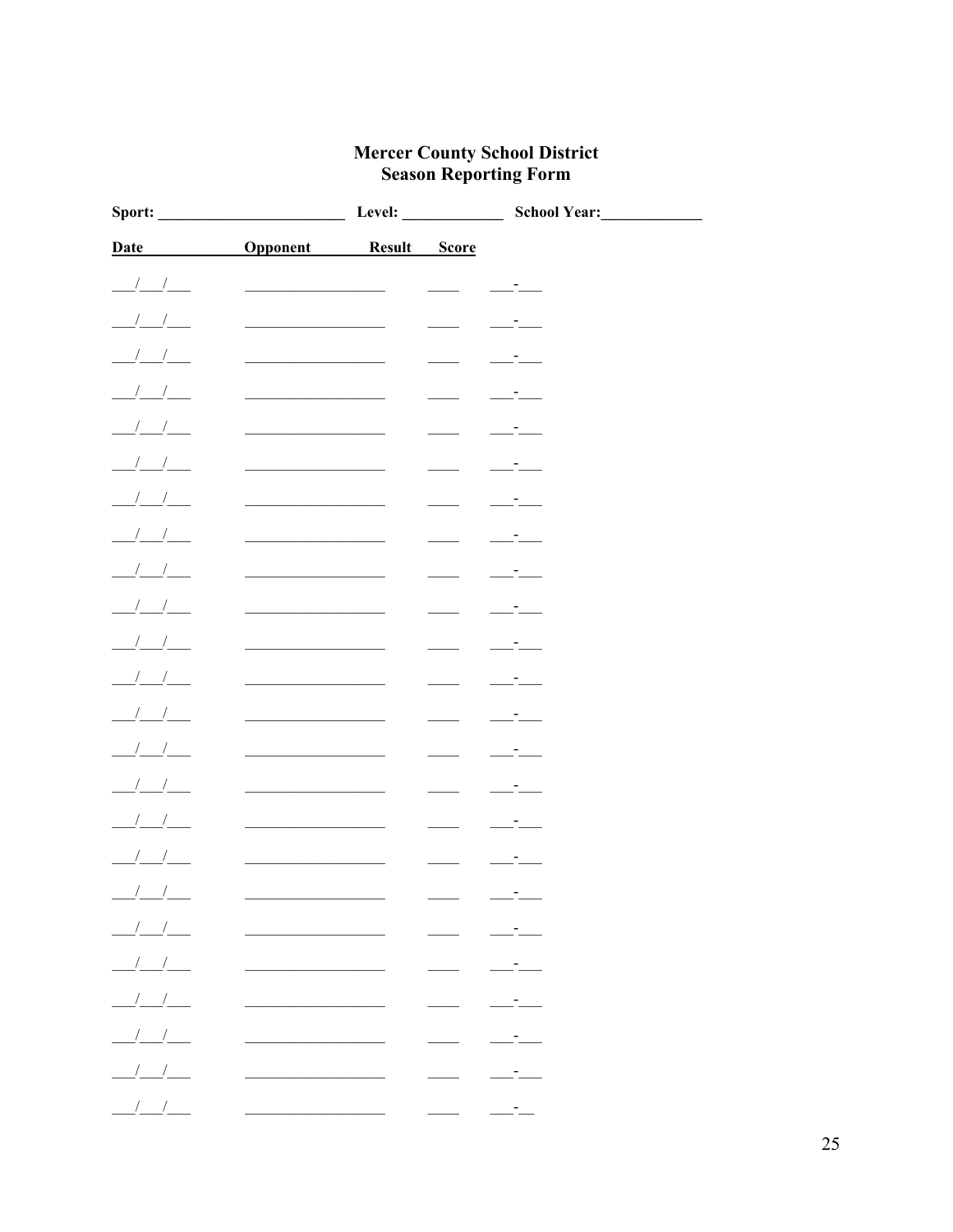#### **Mercer County School District Uniform Inventory Report**

Team: \_\_\_\_\_\_\_\_\_\_\_\_\_\_\_\_\_\_\_\_\_ School Year: \_\_\_\_\_\_\_\_\_\_\_\_\_\_\_

Date: $\frac{1}{\sqrt{2}}$ 

Please highlight or circle usable jerseys that will be in inventory for use next season.

**Home Jerseys**

|                     | 1            | $\overline{2}$ | 3             | $\overline{4}$ | 5             | 6                | $\tau$           | 8           | 9        | 10       |
|---------------------|--------------|----------------|---------------|----------------|---------------|------------------|------------------|-------------|----------|----------|
|                     | 11           | 12             | 13            | 14             | 15            | 16               | 17               | 18          | 19       | 20       |
|                     | 21           | 22             | 23            | 24             | $25\,$        | 26               | 27               | 28          | 29       | 30       |
|                     | 31           | 32             | 33            | 34             | 35            | 36               | 37               | 38          | 39       | 40       |
|                     | 41           | 42             | 43            | 44             | 45            | 46               | 47               | 48          | 49       | 50       |
|                     | 51           | 52             | 53            | 54             | 55            | 56               | 57               | 58          | 59       | 60       |
|                     | 61           | 62             | 63            | 64             | 65            | 66               | 67               | 68          | 69       | 70       |
|                     | 71           | 72             | 73            | 74             | 75            | 76               | 77               | 78          | 79       | 80       |
|                     | 81           | 82             | 83            | 84             | 85            | 86               | 87               | 88          | 89       | 90       |
|                     | 91           | 92             | 93            | 94             | 95            | 96               | 97               | 98          | 99       | $00\,$   |
|                     |              |                |               |                |               |                  |                  |             |          |          |
| <b>Away Jerseys</b> |              |                |               |                |               |                  |                  |             |          |          |
|                     | $\mathbf{1}$ | $\sqrt{2}$     | $\mathfrak z$ | $\overline{4}$ | $\mathfrak s$ | $\boldsymbol{6}$ | $\boldsymbol{7}$ | $\,$ 8 $\,$ | 9        | 10       |
|                     | 11<br>21     | 12<br>22       | 13<br>23      | 14<br>24       | 15            | 16<br>26         | 17<br>27         | 18<br>28    | 19<br>29 | 20<br>30 |
|                     | 31           | 32             | 33            | 34             | 25<br>35      | 36               | 37               | 38          | 39       | 40       |
|                     | 41           | 42             | 43            | 44             | 45            | 46               | 47               | 48          | 49       | 50       |
|                     | 51           | 52             | 53            | 54             | 55            | 56               | 57               | 58          | 59       | 60       |
|                     | 61           | 62             | 63            | 64             | 65            | 66               | 67               | 68          | 69       | 70       |
|                     | 71           | 72             | 73            | 74             | 75            | 76               | 77               | 78          | 79       | 80       |
|                     | 81           | 82             | 83            | 84             | 85            | 86               | 87               | 88          | 89       | 90       |
|                     | 91           | 92             | 93            | 94             | 95            | 96               | 97               | 98          | 99       | $00\,$   |

#### • **Please use another form for additional jersey sets.**

Please list below any jersey numbers that must be **replaced** for next season.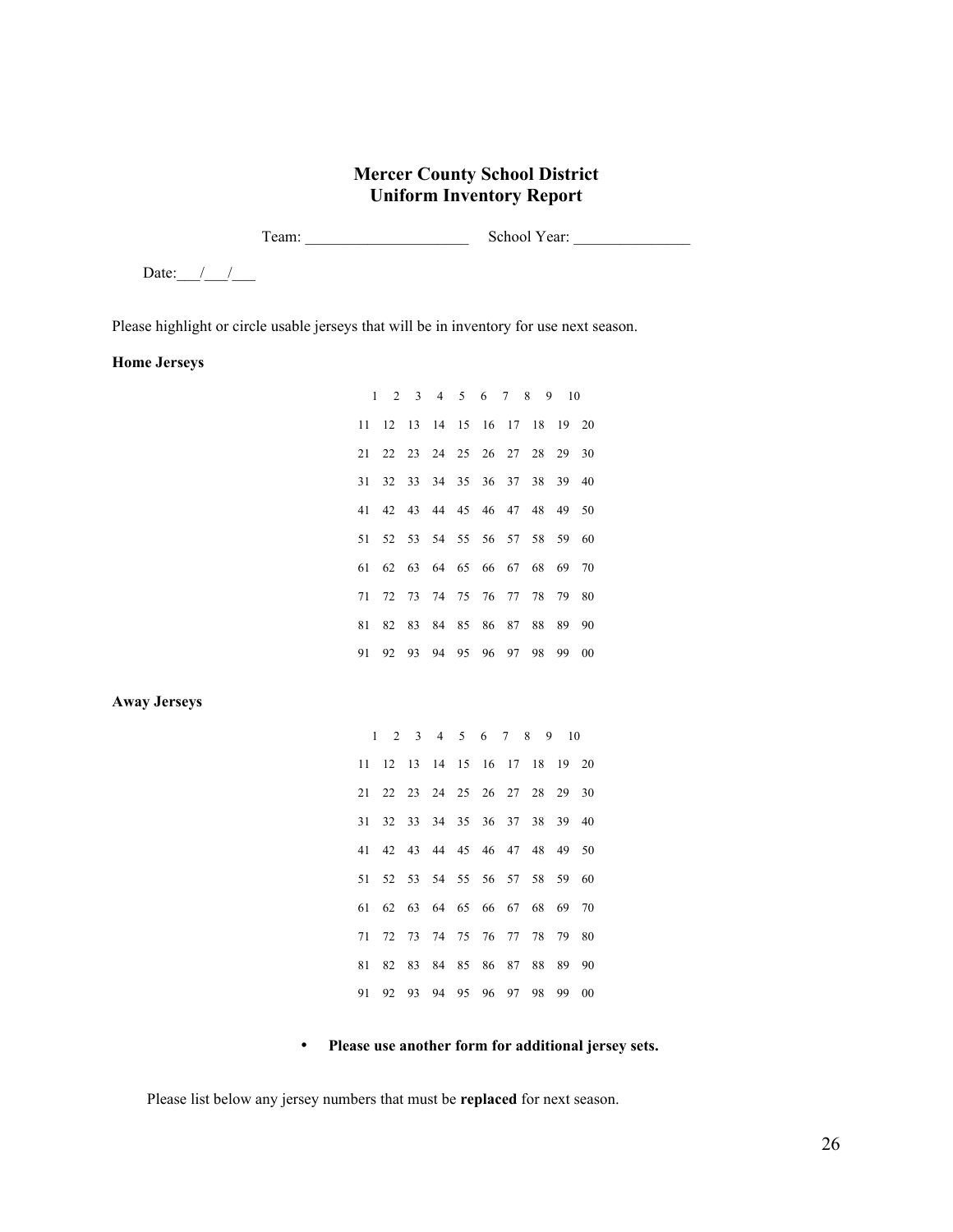**Home Jerseys**

**Away Jerseys**

| the contract of the contract of the contract of the contract of the contract of |  |  |
|---------------------------------------------------------------------------------|--|--|
|                                                                                 |  |  |
|                                                                                 |  |  |

Please list below the number of usable pants/shorts that will be in inventory next season.

#### **Home Pants/Shorts**

| Small | Medium Large | <b>X</b> Large | XX Large |
|-------|--------------|----------------|----------|
|       |              |                |          |
|       |              |                |          |

#### **Away Pants/Shorts**

| <b>Small</b> | Medium | Large | X Large | XX Large |
|--------------|--------|-------|---------|----------|
|              |        |       |         |          |
|              |        |       |         |          |

Please list below any pants/shorts that must be **replaced** for next season.

| $\overline{\text{Color}}$ | <b>Size</b> | Reason |
|---------------------------|-------------|--------|
|                           |             |        |
|                           |             |        |
|                           |             |        |
|                           |             |        |
|                           |             |        |
|                           |             |        |
|                           |             |        |

Please list any additional uniform inventory items:

| Signature: | Date: |  |
|------------|-------|--|
|            |       |  |